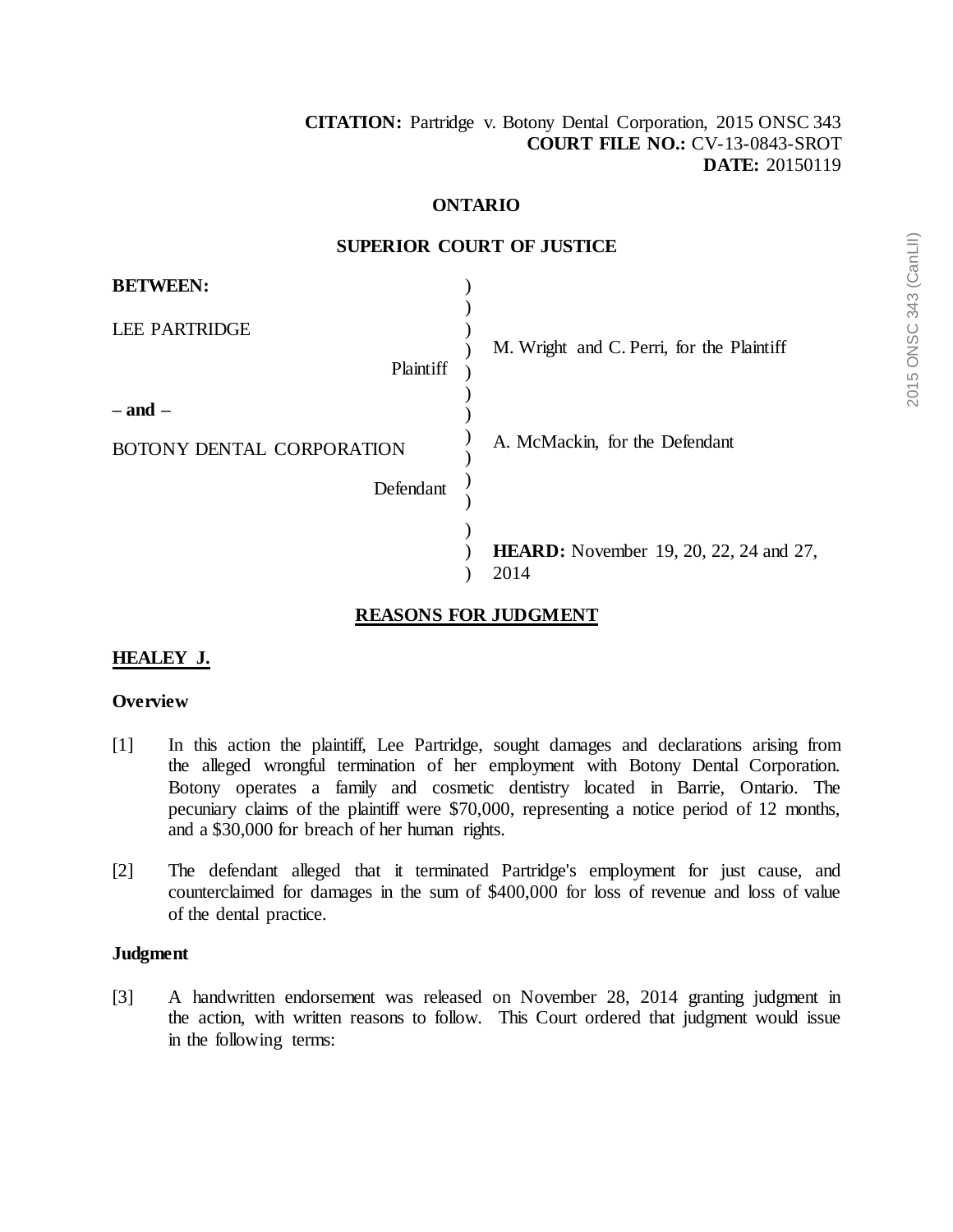- 1. This Court declares that the plaintiff was wrongfully terminated from her employment on or about July 19, 2011;
- 2. This Court declares that the defendant breached the plaintiff's human rights;
- 3. This Court declares that the defendant breached the employment contract in effect with the plaintiff, an implied term of which required reasonable notice of termination;
- 4. This Court orders that the defendant shall pay to the plaintiff the sum of \$62,517.44 as damages for wrongful dismissal and breach of the *Human Rights Code*, comprised of \$42,517.44 and \$20,000, respectively;
- 5. This Court orders that prejudgment interest shall be added to the above global sum, calculated from July 19, 2011;
- 6. This Court orders that postjudgment interest shall accrue from the date of this judgment in accordance with s. 129 of the *Courts of Justice Act*; and
- 7. This Court orders that the counterclaim is dismissed.
- [4] The issue of costs, to be agreed upon by the parties or determined by the Court, was also addressed in the endorsement.

### **Facts Not in Dispute**

- [5] At the time of trial, Partridge was 39 years of age. She is a dental hygienist by education and training. Partridge began her employment with Botony in March, 2004. There was no written employment contract. Her employment was terminated on July 19, 2011, making her term of employment seven years and four months in length. During that time she had two maternity leaves. The first ran from June, 2007 to July, 2008, and the second from June, 2010 to July, 2011.
- [6] Partridge was initially hired by Botony as a dental hygienist. In 2007, her role changed to that of office manager. The parties are not in agreement as to the date on which Partridge assumed the position of office manager; Partridge's evidence was that it occurred in March, 2007, and her former employer's evidence was that it occurred in October, 2008. This issue will be revisited later.
- [7] Botony's sole director, officer and shareholder is Balbinder ("Bo") Jauhal. In 2002, Botony opened the dental office at which Partridge came to work two years later, called Big Bay Point Dentistry. Jauhal was not consistently at the premises, as a result of operating other practices in other locations. She typically came to Big Bay Point Dentistry twice per week, for the morning. There were no written office policies or procedures.
- [8] As the office manager, Partridge was responsible for the general operations of the practice, including managing patient bookings and staff schedules, answering phones,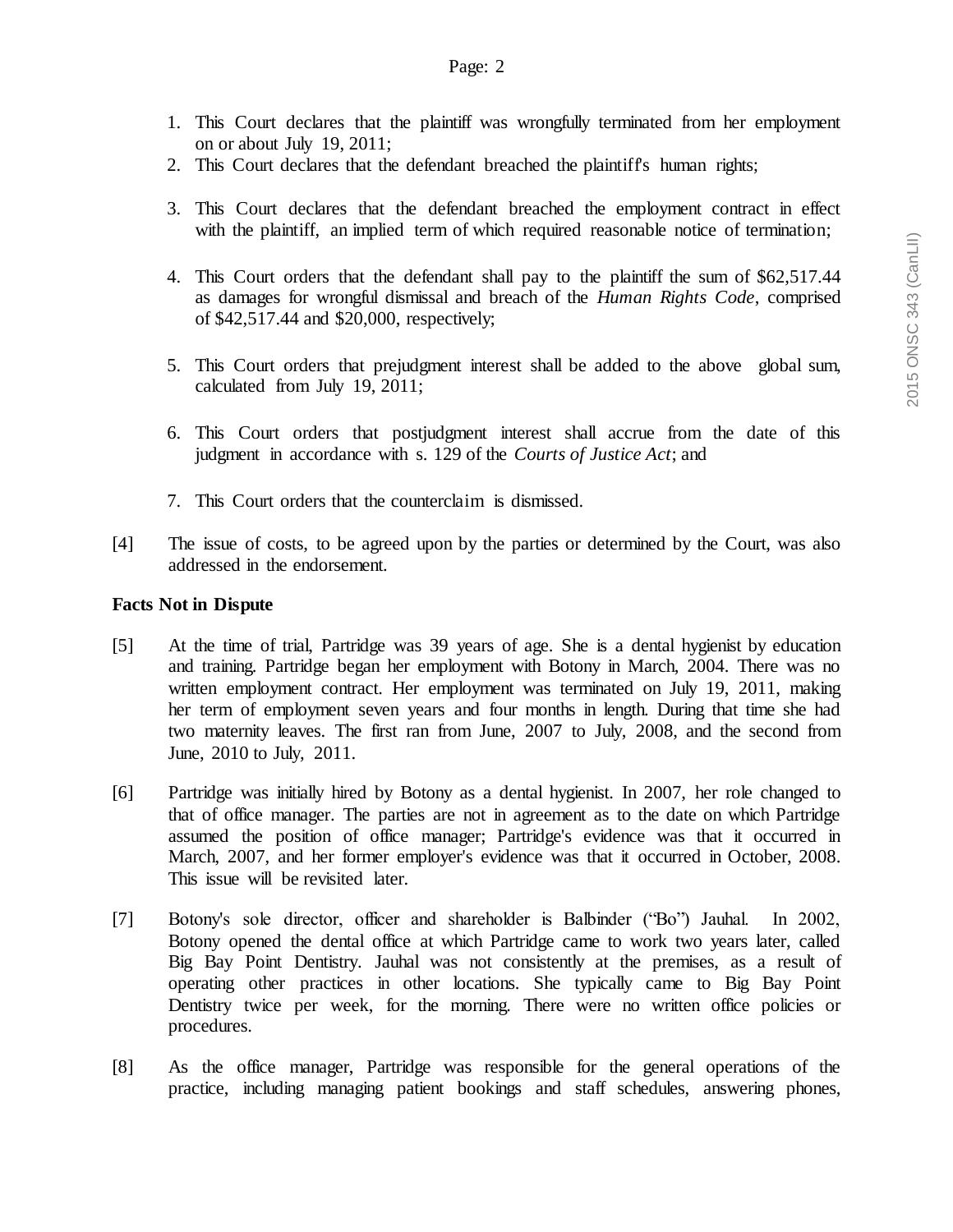pursuing bad accounts, advertising for the practice, collecting and paying bills by cheque or corporate credit card (although Jauhal would sign the cheques), running advertisements for staff, interviewing, hiring and firing employees in collaboration with Jauhal, with Jauhal having the final decision, training staff, and dealing with maintenance issues.

- [9] At the time of Partridge's termination, the office hours of Big Bay Point Dentistry were Monday to Tuesday 10 a.m. to 8 p.m., Friday 8 a.m. to 4 p.m., and Saturday 9 a.m. to 4 p.m.. The hygienists typically started at 10 a.m. The hygienists' hours were Monday to Thursday 10 a.m. until 8 p.m., and Friday and Saturday 9 a.m. to 4 p.m.. Between her date of hire as a hygienist and the day that she was given the position of office manager, Partridge's work hours were 10 a.m. to 6 p.m., Tuesday to Friday. She earned \$35 per hour as a hygienist. There was no guaranteed minimum number of hours; they ranged from 20 to 35 hours per week. As a hygienist, she was only paid for the hours spent working on patient care. Once she accepted the management position, Partridge's hours changed to 9 a.m. to 5 p.m., although there is a dispute over the extent to which her actual hours fluctuated weekly within those set hours. She continued to work four days per week, Tuesday to Friday. While the hygienists were required to take an unpaid lunch break, as the office manager, Partridge worked through her lunch hours and was paid for that time. As an office manager, Partridge's rate of pay was \$41 per hour. In 2009, which year was uninterrupted by a maternity leave, her total earnings from Botony were \$70,100.
- [10] Prior to her return to work in July, 2011 following her last maternity leave, Jauhal told Partridge by way of text messaging that she was "booking her into the hygienist schedule with patients booked Tuesday 8-3, Wednesday 8-3, Thursday 9-3, Friday 8-3". Thereafter began a series of events and interactions between Partridge and Jauhal that culminated in Partridge being fired on July 19, 2011.
- [11] At the time of Partridge's dismissal, Jauhal provided Partridge with a cheque for a severance payment in the sum of \$7,605.50, indicating on the Record of Employment that it was representative of seven weeks' pay. Under the section of that document entitled "comments", Jauhal wrote as follows:

\*did not return to work on agreed date after end of maternity leave

- 1. Taking day sheets personal patient information
- 2. Falsifying hours worked. Leaving at 3:15 signing out at 4:00 p.m.
- 3. Demanding to work thru (sic) lunch. Demanding to work hours not available.
- \* Wilful neglect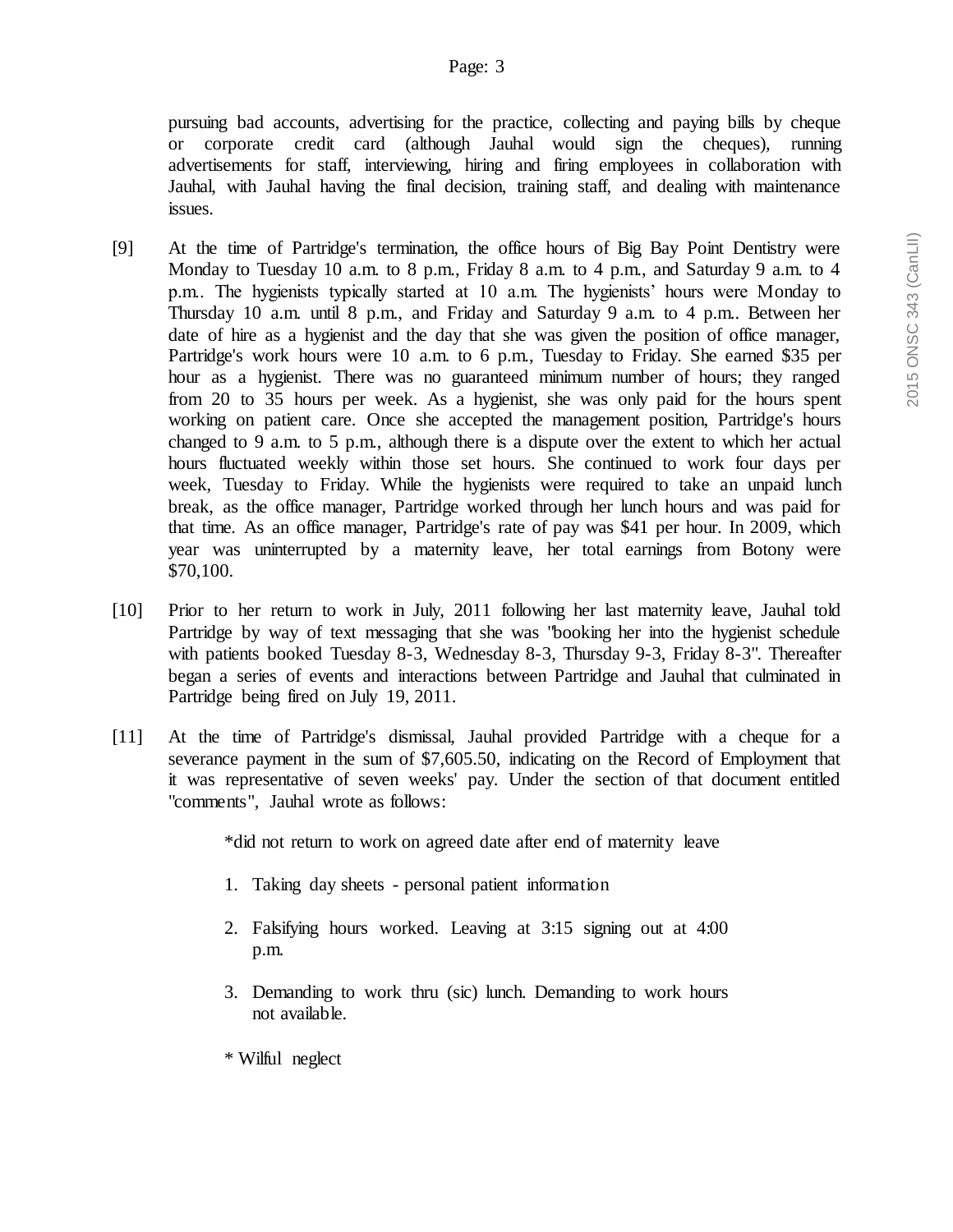- [12] Partridge received this Record of Employment and severance cheque at the meeting during which she was terminated. Partridge returned the cheque to Jauhal that same day.
- [13] Jauhal testified that she amended the Record of Employment six days later so that the comment section then read:
	- 1. Did not return to work on agreed date
	- 2. Falsifying hours worked
	- 3. Demanding to work thru (sic) lunch
	- 4. Demanding to work hours not available
	- 5. Taking home day sheets with personal patient information.

Demonstrating wilful misconduct, disobedience, wilful neglect of duties.

- [14] During Partridge's time as manager, and at her termination, there were approximately 10 employees working at Big Bay Point Dentistry. One of the primary dental hygienists was Jillian Caswell. Another hygienist was Meghan Johnston. Kristine Hubble was a dental assistant, as was Katie Ryckman. Cathy Petrie worked at the front reception desk. These latter two individuals, as well as Jillian Caswell, continue to be employed by Botony and testified as witnesses.
- [15] The dentistry office produced day sheets on a daily basis, which were kept in each operatory. The practice of each employee varied; the day sheets were either posted on a wall behind the patients while treatment was being given, or on the inside of a cabinet door. They contained the patient's full name, treatment to be performed, and patient medical alerts, if necessary. They contained information for approximately 40 patients each day. They were shredded at the end of each day to maintain patient confidentiality.
- [16] The computer software used by Botony permitted the tracking of patient information such as patient names, contact information and scheduling details, as well as business financial reports. When she became the manager, Partridge was the only employee to know the secondary password to the system, which allowed access to all of the same information that was accessible to Jauhal. She was also given the code for the office safe, and the keys to the filing cabinet and the office itself. Documents such as resumes, employee reviews, and supplier information and statements were kept in the filing cabinet.
- [17] A term of working for Botony was that patient confidentiality was to be maintained by the employees.

#### **Allegations of Each Party**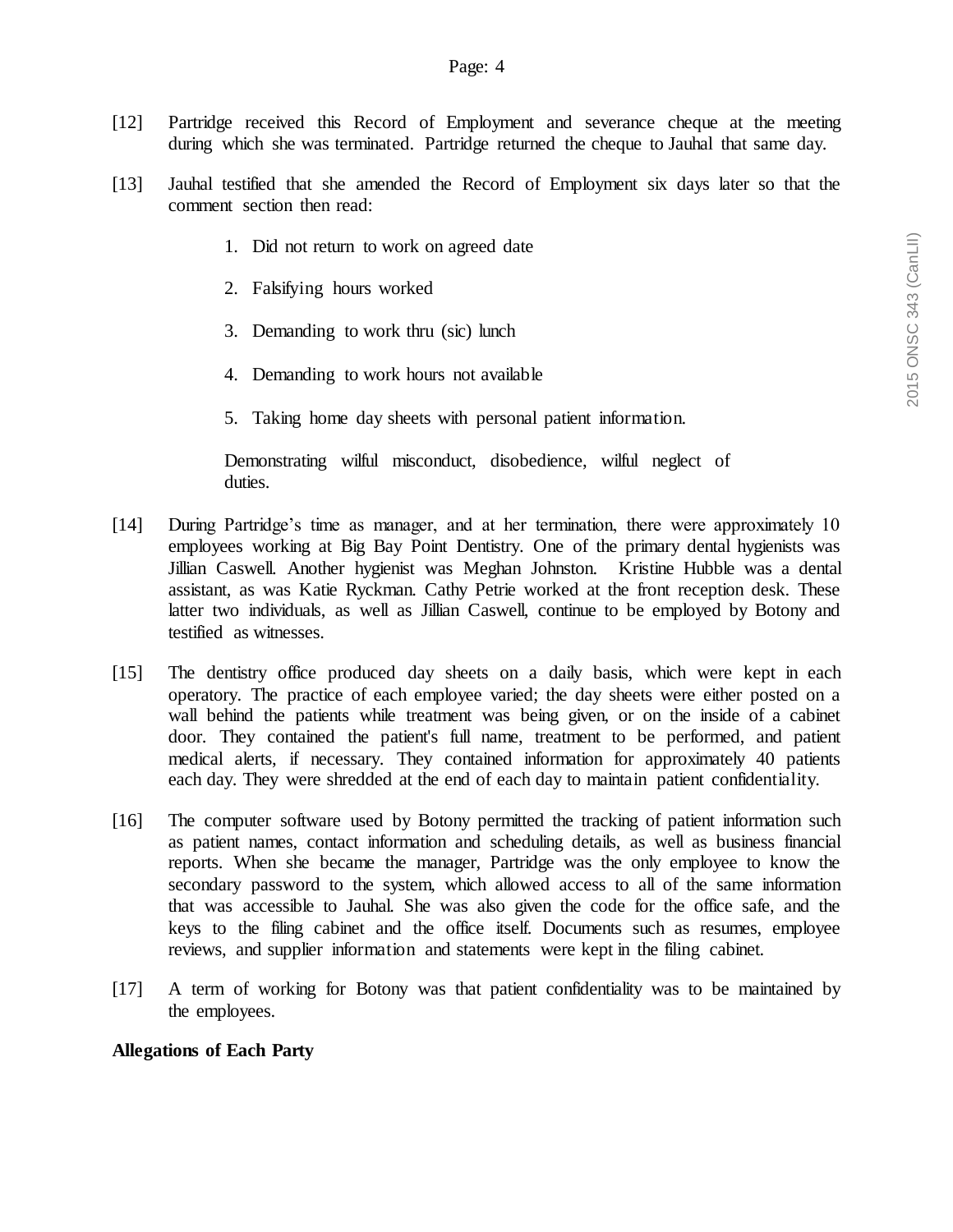- [18] Partridge alleged that she was promoted to the position of office manager in March, 2007, and that it was therefore a position that she held for three years and four months. Prior to her return from her second maternity leave, Jauhal advised her that her position as office manager was no longer available, and forced her to assume her former job as a hygienist.
- [19] In doing so, Jauhal reduced Partridge's work hours, as well as the certainty of those hours. Partridge alleged that when she attempted to assert her right to be reinstated to her previous position and working conditions, Jauhal responded by way of reprisal. Jauhal insisted that Partridge work during hours that she had not worked prior to her maternity leave, including times that knowingly conflicted with Partridge's daycare arrangements. Met with further insistence from Partridge that she be reinstated on more favorable terms than were being offered, Jauhal terminated her. The plaintiff alleges that by express or implied term of the employment agreement, her employment could only be terminated on reasonable notice or pay in lieu of notice. By failing to provide either, Partridge alleged that Botony breached those terms. Partridge also alleged that the refusal by Botony to reinstate her to her prior position was discriminatory, and a breach of the Ontario *Human Rights Code*, R.S.O. 1990, c. H and a breach of the *Employment Standards Act*, 2000, S.O. 2000, c. H. Further, being terminated after asserting her right to reinstatement amounted to a reprisal, and was another contravention of a legislated employment standard.
- [20] Botony alleged that while it was able to reinstate Partridge to the position of office manager, and that the position remained open for her during her maternity leave, it was Partridge who requested that she assume her former role as a hygienist. She then demanded that Jauhal change the ordinary business hours of the dental practice by changing regular opening times from 10 a.m., to 8 a.m.. As a result of Botony's refusal to alter the hours, Partridge began to systematically harass management and other employees. It was alleged by Botony that such misconduct and office disruption constituted lawful cause for dismissal.
- [21] There were two additional grounds advanced by Botony as cause for terminating Partridge's employment. The first is an allegation that, in conjunction with an intention to set up a competitive dental practice in the same area, Partridge secretly copied and removed confidential and proprietary patient records and information from Botony. The second is that Partridge contacted, solicited and procured other dental hygienists employed by Botony for the purpose of having them join her new business. It is alleged that in using this proprietary and confidential patient information to her own benefit, Partridge caused Botony to suffer damages through lost revenue and decreased resale value. The claim for diminished business value was not pursued at trial. The claim for lost revenue was pursued, but was lowered from \$200,000 to \$25,000.

### **The Law Related to Just Cause**

[22] Partridge's employment with Botony was held pursuant to a contract of indefinite duration. The law is well established that, prior to terminating that contract, Botony was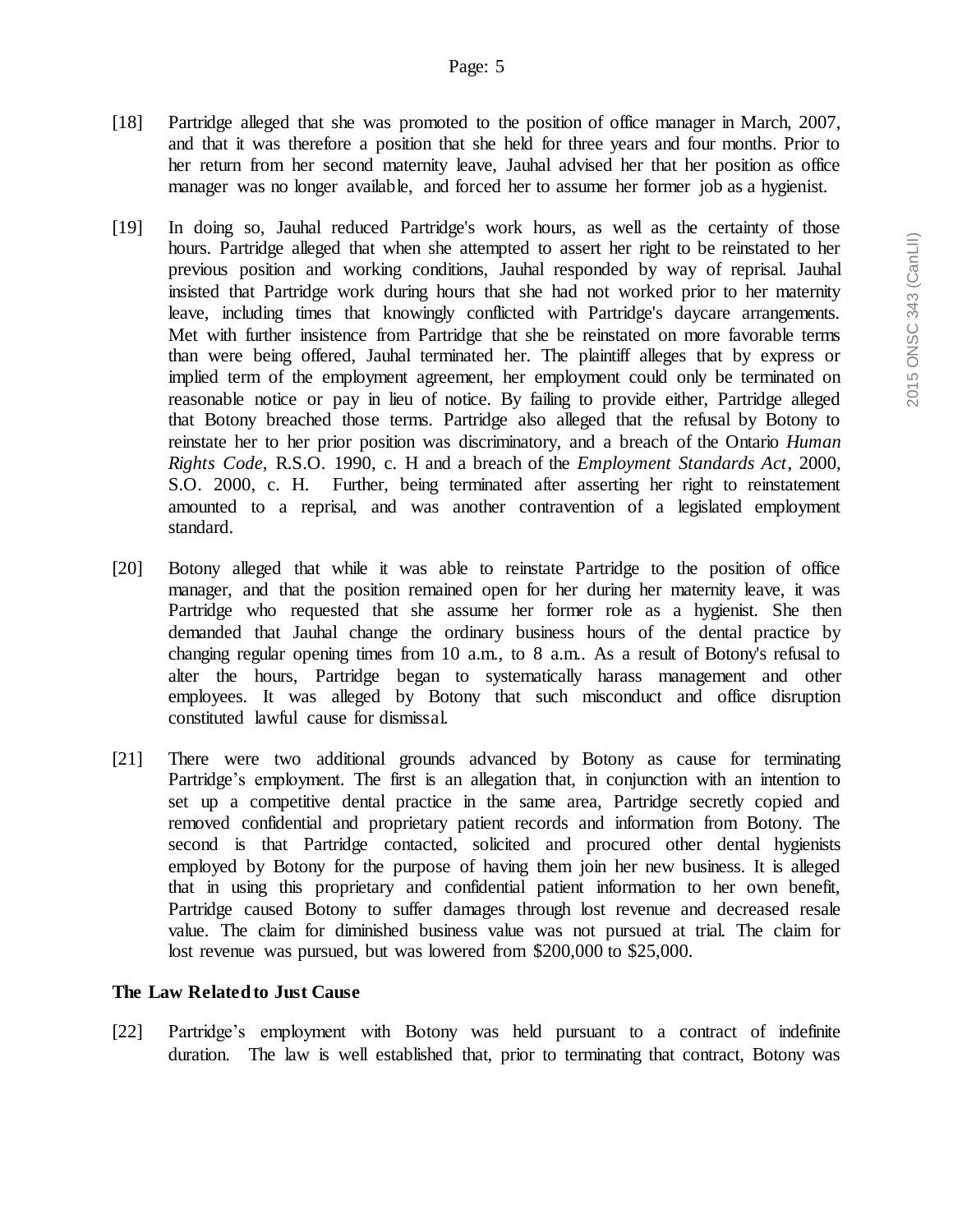required to provide proper notice to Partridge or pay in lieu thereof. The exception to this is when there is "just cause" for immediate or summary dismissal.

[23] How does the law define "just cause"? In H. Levitt, The Law of Dismissal in Canada, 3rd ed., (Toronto: Canada Law Book, 2003), at p. 6-3, the author attempts to summarize what constitutes cause for discharge, as follows:

> The court has to apply general principles and past decisions to each case as it arises in order to determine whether or not an employee's termination is justified. The usual definition of just cause is as follows: "…misconduct inconsistent with the fulfilment of the express or implied conditions of service will justify dismissal". Although there is no airtight evidence of what constitutes cause for discharge, the definition relied on most is:

> > If an employee has been guilty of serious misconduct, habitual neglect of duty, incompetence, or conduct incompatible with his duties or prejudicial to the employer's business, or if he has been guilty of wilful disobedience to the employer's orders in a matter of substance, the law recognizes the employer's right summarily to dismiss the delinquent employee. [*footnotes omitted*]

- [24] As each case must be decided on its own facts, this is an area of the law where there is no sharp line demarcating when an employee's conduct has reached the point where dismissal is justified.
- [25] The onus is on the employer to establish, on the balance of probabilities and on an objective basis, that cause existed for the employee's discharge. Dismissal without notice is such a severe punishment that it can only be justified by misconduct of the most serious kind. Further, the misconduct in question must be weighed against the entire context and history of that employee's performance, such that the "misconduct must be of such magnitude as to overshadow the years, loyalty and efforts devoted by the employee to the employer": H. Levitt, The Law of Dismissal in Canada, supra, at pp. 6-1 to 6-5.
- [26] Because employees owe a general duty of loyalty and fidelity to their employers, dishonest conduct may amount to just cause in circumstances where such conduct is seriously prejudicial to the employer's interests or reputation, or where the conduct reveals such an untrustworthy character that the employer is not bound to continue the employee in a position of responsibility or trust: E. Mole and M. Stendon, The Wrongful Dismissal Handbook, 3rd ed. (Markham: LexisNexis Canada, 2004), at p. 147.
- [27] Theft is one of the clearest examples found in the common law of dishonest conduct warranting summary dismissal. Theft or misappropriation of an employer's property is something that is clearly inconsistent with the proper discharge of an employee's duties,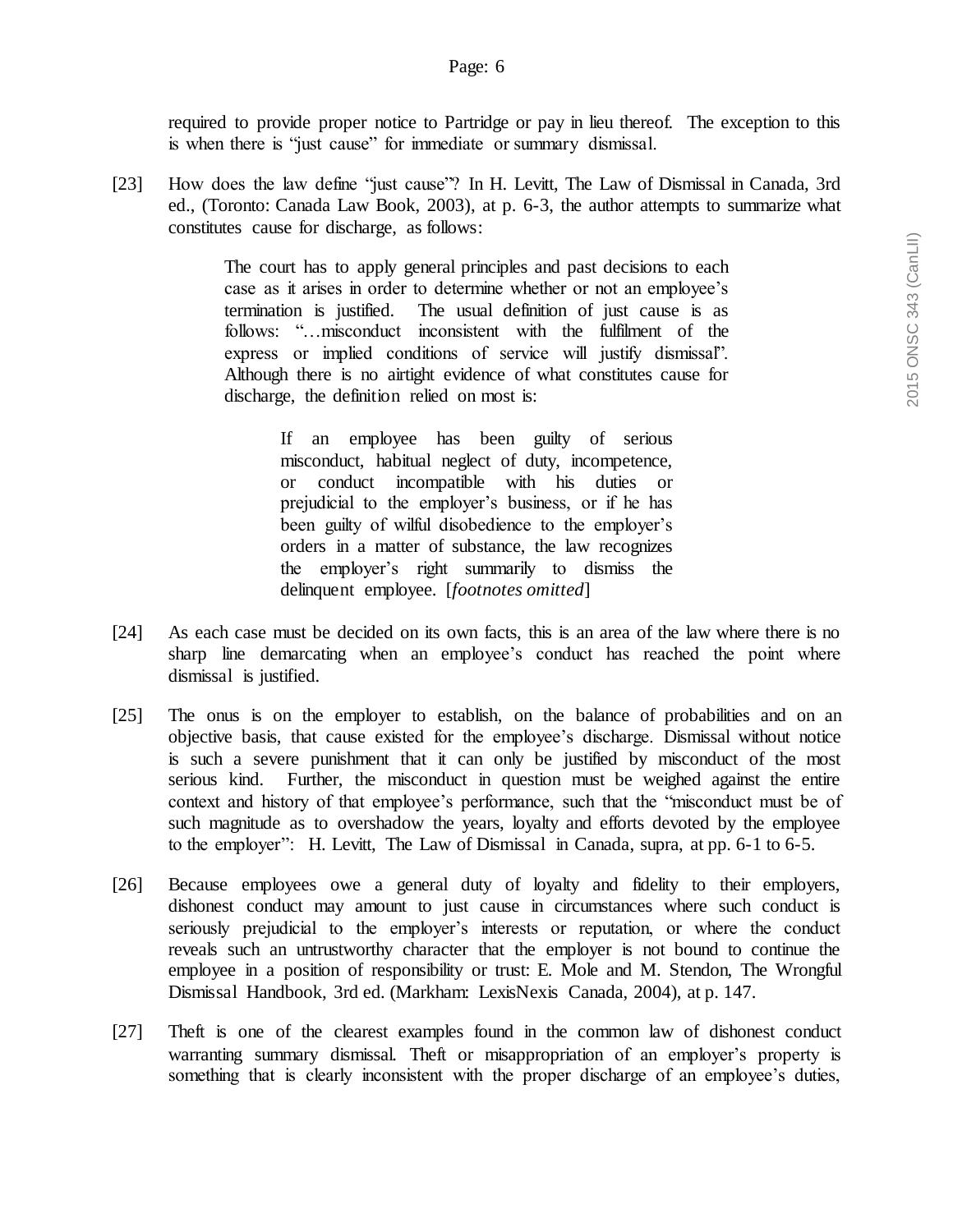and the cases have recognized that it can form the basis for dismissal for cause*:* The Wrongful Dismissal Handbook, supra*,* at p.149, *Kong v. Oshawa Group Ltd.* 1993 CarswellOnt 932 (Ont. Ct. (Gen. Div.)); *Ball v. MacMillan Bloedel Ltd*, (1989) 29 C.C.E.L. 99, 1989 CarswellBC 675 (B.C.S.C.); *Murrell v. Simon Fraser University* (1996), 20 C.C.E.L. (2d) 203 (B.C.S.C.). An employer need only establish theft on the balance of probabilities: *Housepian v. Work Wear Corp of Canada Ltd.* (1981), 33 O.R. (2d) 575 (Co. Ct.), at p. 581; *Hanes v. Wawanesa Mutual Insurance Co.* (1963), 36 D.L.R. (2d) 718 (S.C.C.). Other cases have held that appropriation of an employer's property for personal use is cause for discharge: *Neigum v. Wilkie Co-operative Association Ltd.* (1987), 55 Sask. R. 210 (Q.B.); *Taynton v. Newmont Mines Ltd.* (1988), 12 A.C.W.S. (3d) 316 (B.C.S.C.); *Eayds v. Linked Investment Ltd.* (1989), 15 A.C.W.S. (3d) 388 (B.C.S.C.).

- [28] In terms of theft of confidential employer information, the case law substantiates that an employee who appropriates, removes or copies confidential business documents including client lists may be dismissed for cause, as to do so is contrary to the implied obligation of good faith owed to the employer: *The Wrongful Dismissal Handbook*, supra, p. 164; *Imperial Sheet Metal Ltd. v. Landry*, [2007] N.B.C.A. 51 at para. 33-34; *C.H.S. Air Conditioning Ltd. v. Environmental Air Systems Inc.*, [1996] CanLII 8137 (Ont. S.C.J.) at para. 18; *Quantum Management Services Ltd. v. Hann* (1993), 11 O.R. (3d) 639 (C.A.) at para. 3; *Edward Jones v. Klassen*, 2006 ABQB 41 (CanLII) at paras. 34, 35.
- [29] In *Stonetile (Canada) Ltd. v. Castcon Ltd*. , 2010 ABQB 392 (CanLII), the Court noted the following factors that have been applied to determine whether information has the necessary quality of confidence:
	- 1. The extent to which the information is known outside of the owner's business;
	- 2. The extent to which it is known by employees and others involved in the owner's business;
	- 3. The extent of measures taken by the owner to guard the secrecy of the information;
	- 4. The value of the information to the owner and its competitors;
	- 5. The amount of money or effort expended by the owner in developing the information; and
	- 6. The ease or difficulty with which the information could be properly acquired or duplicated by others.
- [30] The other category of dishonest conduct relevant to this case is that of making plans to compete with one's employer, while still employed. A former employee unrestricted by a non-competition covenant is free to compete against a former employer subject to any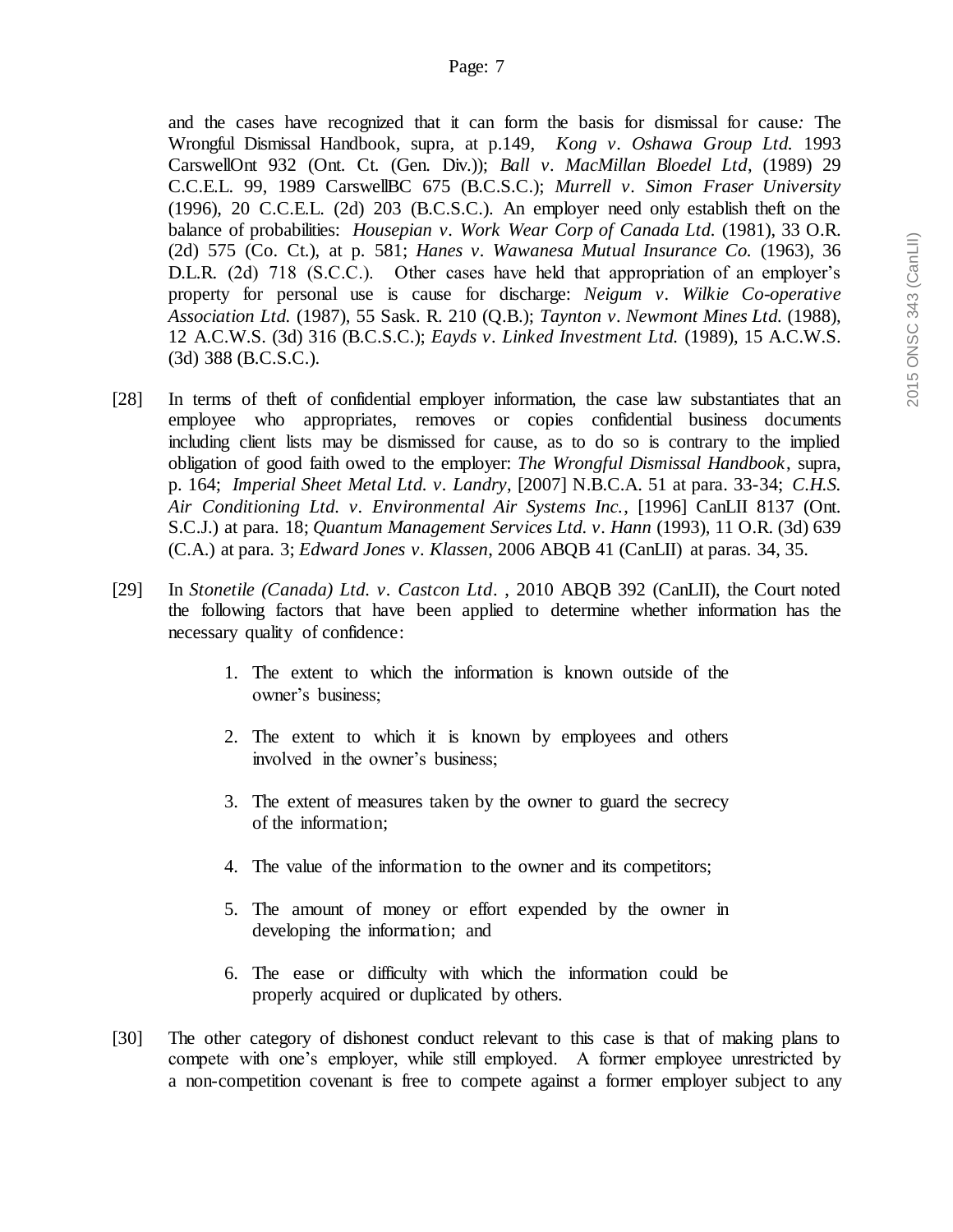residual duties that may remain from his former employment: *RBC Dominion Securities Inc. v. Merrill Lynch Canada Inc*., 2008 SCC 54, [2008] 3 S.C.R. 79, at para 19. The difficulty arises when the employee takes steps to do so while still employed. The leading case on point is *Restauronics Services Ltd v. Forster*, 2004 BCCA 130 (CanLII) ["*Restauronics*"] in which the British Columbia Court of Appeal, at para. 50, quoted the following passage from G. England, Employment Law in Canada, 3rd ed., vol. 2, para. 11.13:

Difficulties have arisen in determining the exact point at which planning and preparation by an employee who is still employed to set up himself or herself in competition with the employer will violate his or her implied duty of fidelity…After all, if it is lawful for an employee to engage in post-termination competition with an employer, it hardly makes sense to hold it unlawful to plan the form that such competition will take. In more recent decisions on point, the courts have held that merely planning to establish a competing business does not *ipso facto* violate the duty, unless it is clear that the employee has already determined to abuse the employer's confidential information or trade secrets in his or her future business or has already begun to canvass the employer's customers or entice fellow employees to join him or her in the new business. [*Corporate Classic Caterers v. Dynapro Systems Inc.* (1988), 1997 CanLII 4408 (B.C.S.C.), 33 C.C.E.L. (2d) 58 (B.C.S.C.); *Leith v. Rosen Fuels Ltd*. (1984), 5 C.C.E.L. 184 (Ont. H.C.J.), esp. at 195].

- [31] In *McMahon v. TCG International Inc*., 2007 BCSC 1003 (CanLII), at para. 74, the court noted that *Corporate Classic Caterers v. Dynapro Systems Inc*. and *Leith v. Rosen Fuels Ltd*., cited above, each involved plaintiffs who did not use confidential information, did not embark on a course of conduct to entice business away from his or her employer, and were not subject to a non-competition agreement.
- [32] Another category of conduct sometimes giving rise to cause for dismissal concerns insolence or insubordination. "Insolence" has been defined as the use of insulting, abusive, threatening or unreasonably violent words, and insubordination as rebellion or refusal to follow a proper direction: The Wrongful Dismissal Handbook, supra, at p. 173. Again, context is significant; just cause will only be made out where the employee's conduct is incompatible with the continuance of the employment relationship: S. Ball, Canadian Employment Law (Toronto: Canada Law Book, 1996), at pp. 11-26 to 11-27. Examples are words or conduct that is prejudicial to the employer's business, seriously undermines management's authority, or destroys harmonious relations between the parties.
- [33] In appropriate cases, justification for summary dismissal can be shown by proof of facts discovered subsequent to dismissal: *Lake Ontario v. Portland Cement Co. v. Groner*, [1961] S.C.R. 553 at pp. 563-564; see also *Knowlan v. Trailmobile Parts & Services*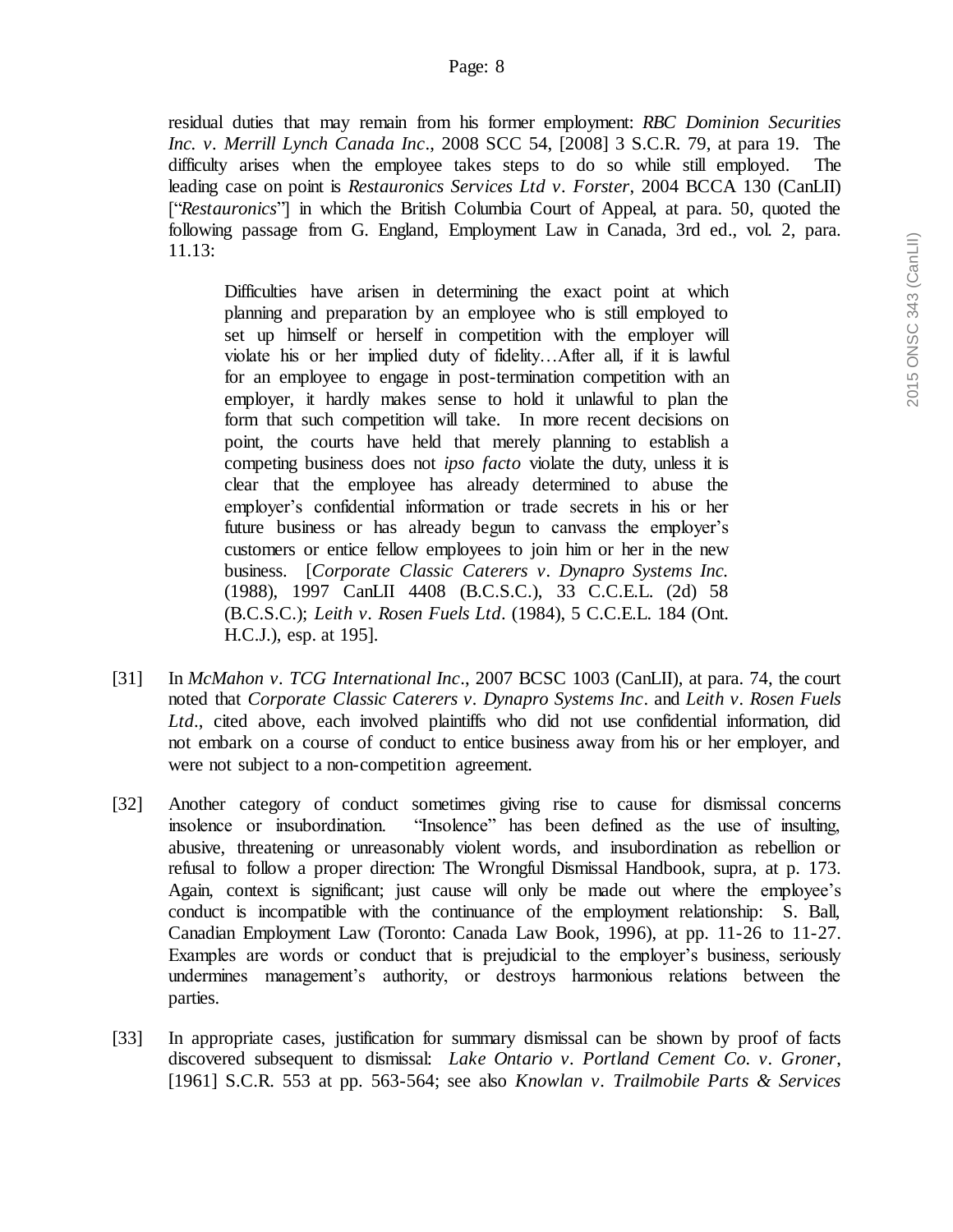*Canada Ltd*, 206 BCSC 337 (CanLII), *Campbell v. Harrigan Rentals and Equipment Ltd*, 2013 BCSC 1813 at para. 53; and *Herrod v. Marr's Leisure Holdings Inc.* (1998), 41 C.C.E.L. 92d) 293 (Ont. Ct. (Gen. Div.)), at para. 25. In Canadian Employment Law, supra, at pp. 11-59 to11-60, the author asserts that courts will look at these situations from the perspective of what might have occurred had the matter been raised prior to termination by an employer not looking for a reason to get rid of an employee, citing *Herrod v. Marr's Leisure Holding Inc*, *supra*. At para. 25 in *Herrod*, while Sharpe, J. accepted the proposition that grounds that are learned of post-termination may be relied on, he also noted that caution is called for, such that courts should scrutinize the defence of cause in such circumstances to determine whether what is being raised is nothing more than an excuse by an employer who is seeking to escape its contractual obligations to the former employee.

[34] The Ontario Court of Appeal's decision in *Dowling v. Ontario (Workplace Safety and Insurance Board),* (2004) 246 D.L.R. (4th) 65, 2004 CarswellOnt 4923 (C.A.) ["*Dowling*"] provides guidance to courts faced with the question of whether "just cause" exists in a particular case. After citing the seminal case that sets out the test for assessing whether an employee's conduct gives rise to just cause for dismissal, *McKinley v. BC Tel,*  [2001] 2 S.C.R. 161 (S.C.C.) ["*McKinley*"], Gillese J.A. writing for the Court in *Dowling* summarized the applicable analytical framework as follows, at paras. 49-53:

> [49] Following *McKinley*, it can be seen that the core question for determination is whether an employee has engaged in misconduct that is incompatible with the fundamental terms of the employment relationship. The rationale for the standard is that the sanction imposed for misconduct is to be proportional - dismissal is warranted when the misconduct is sufficiently serious that it strikes at the heart of the employment relationship. This is a factual inquiry to be determined by a contextual examination of the nature and circumstances of the misconduct.

- [50] Application of the standard consists of:
- 1. determining the nature and extent of the misconduct;
- 2. considering the surrounding circumstances; and,

3. deciding whether dismissal is warranted (i.e. whether dismissal is a proportional response).

[51] The first step is largely self-explanatory but it bears noting that an employer is entitled to rely on after discovered wrongdoing, so long as the later discovered acts occurred pre-termination. See *Lake Ontario Port-land Cement Co. v. Groner*, [1961] S.C.R. 553 (S.C.C.).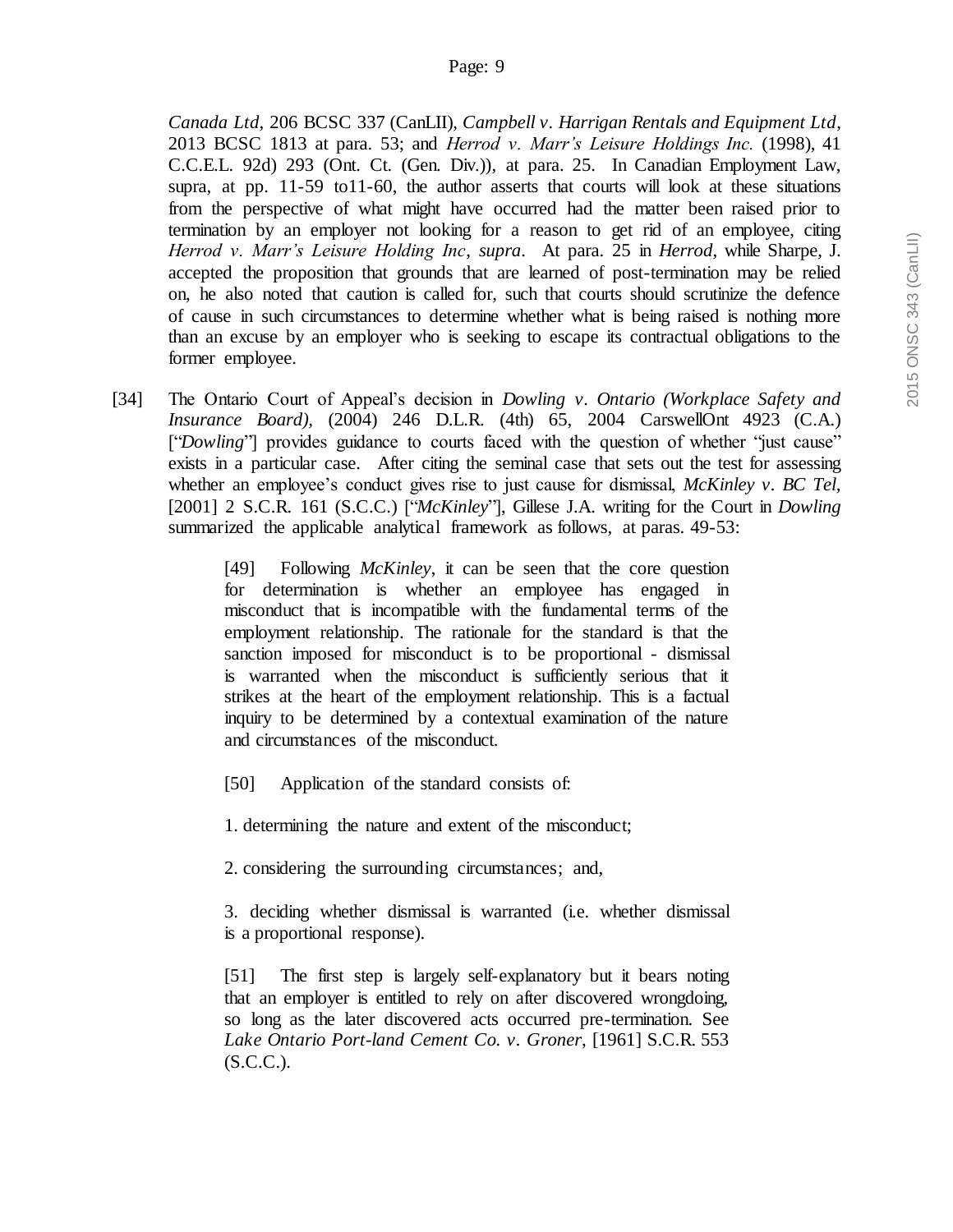[52] The second step, in my view, is intended to be a consideration of the employee within the employment relationship. Thus, the particular circumstances of both the employee and the employer must be considered. In relation to the employee, one would consider factors such as age, employment history, seniority, role and responsibilities. In relation to the employer, one would consider such things as the type of business or activity in which the employer is engaged, any relevant employer policies or practices, the employee's position within the organization, and the degree of trust reposed in the employee.

[53] The third step is an assessment of whether the misconduct is reconcilable with sustaining the employment relationship. This requires a consideration of the proved dishonest acts, within the employment context, to determine whether the misconduct is sufficiently serious that it would give rise to a breakdown in the employment relationship.

# **Findings and Analysis Regarding Just Cause**

- [35] As indicated from the outset, the defence of cause was not proven in this case. Specifically, the evidence failed to satisfy this Court that:
	- 1. Partridge chose to reject her former position as office manager on return from maternity leave, or that she demanded that the office hours be changed; or
	- 2. Partridge systematically harassed coworkers and management; or
	- 3. Partridge acted insolently or displayed insubordination; or
	- 4. Partridge solicited Botony's employees to open a competing business; or
	- 5. Partridge copied confidential client records for the purpose of establishing a competing business; or
	- 6. Partridge solicited patients for that purpose; or
	- 7. That the removal by Partridge of one or two day sheets constitutes just grounds for dismissal.
- [36] By way of general comment on the quality of the evidence overall, at any point where the evidence of Partridge conflicted with any of the defence witnesses, I prefer that given by Partridge. She was a candid and forthright witness and I find that she was attempting at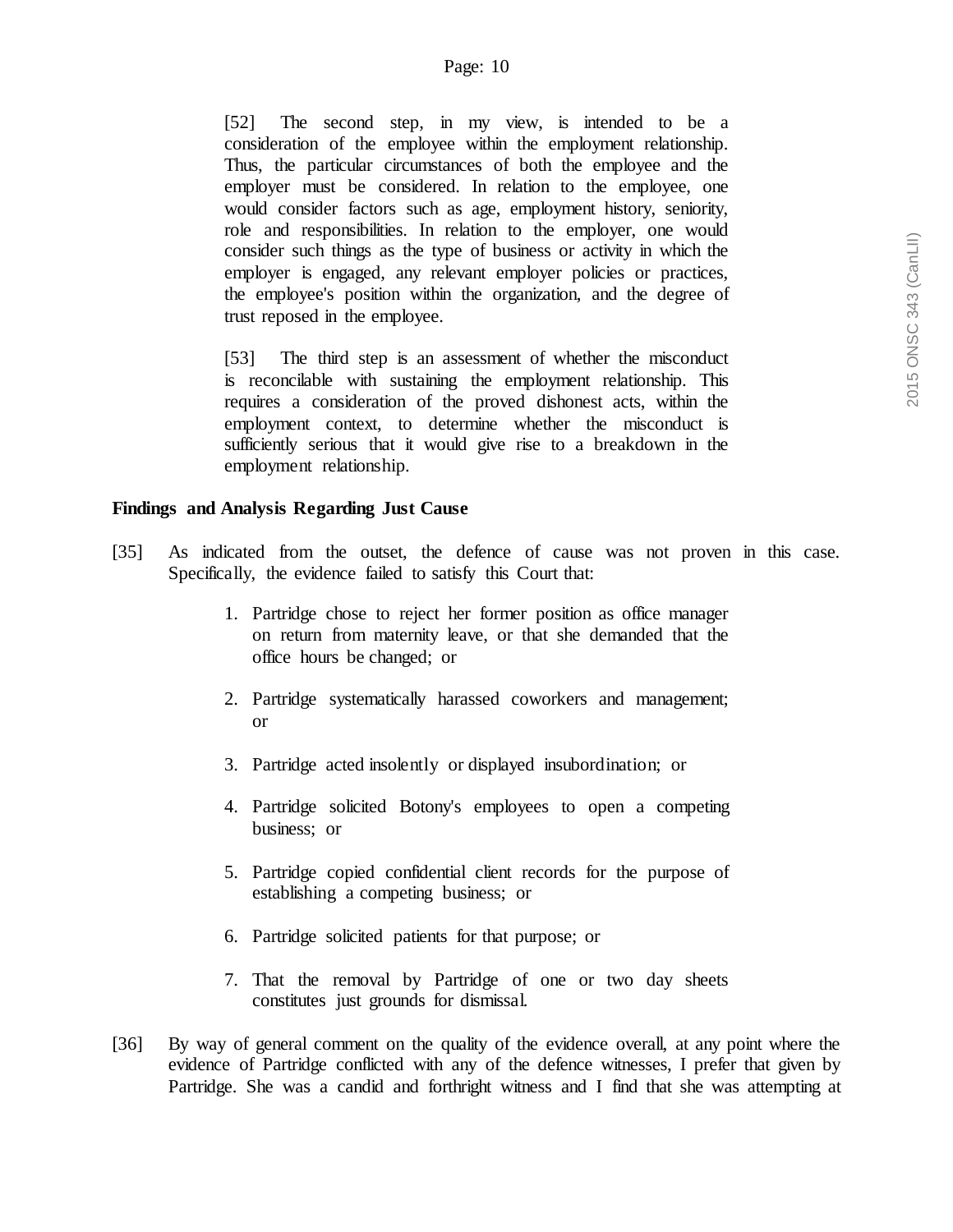#### Page: 11

all times to provide her best recollection of events to the Court. By contrast, the tone of the defence witnesses' evidence was invariably to attempt to vilify Partridge. For several of Botony' s witnesses, their evidence about Partridge's alleged dishonest, uncooperative or overbearing conduct conflicted with the documentary evidence contained in text messages exchanged between themselves and Partridge. In the result, the evidence of the defence overall could not be relied upon to the same extent as that provided by the plaintiff.

- [37] The evidence reviewed below was weighed in the context of the plaintiff's work history with the defendant. She testified that at the time of her hiring in 2004, she was the only hygienist and was given the task of developing the hygiene program. She remained the sole hygienist at first; in the next year or two or another hygienist was hired, then gradually others. In contrast, Jauhal testified that there were one or two hygienist in 2004, but did not indicate if Partridge was one of those. Due to the greater specificity in Partridge's evidence, and my overall finding that the Court can place greater reliance on it than that of Jauhal's, I find that Partridge worked on her own as the only hygienist for the first year or two, and assisted to develop the hygiene program at Big Bay Point Dentistry. This was not her first job after graduating in 2002; she had worked at two clinics previously, as well as temporary placements. Accordingly, Partridge brought some experience with her to Botony's practice. Once Partridge took on the role of office manager, she testified that she tried very hard to fill the schedules of the dentists and hygienists, and saw a corresponding increase in month-end production reports and profitability. She further testified, and was not challenged on this point, that Jauhal recognized this and complimented her on her work.
- [38] The evidence reviewed below was also weighed in the context of the employer's needs and expectations. As a dental practice, professionalism from staff was essential, and particularly the need for patient confidentiality. In a small office such as this one, the need for harmonious and positive working relationships would be important to morale and productivity. Adherence to office policies and procedures, and respect for the employer's authority, would be essential. As the office manager, a great deal of trust was placed in Partridge to safeguard and maintain each of those goals.
- [39] With respect to when Partridge was given the role of office manager, there are at least four points in evidence that supports the plaintiff's, rather than the defendant's, version of the timing. Both Jauhal and Partridge testified that there was an office manager when Partridge joined in 2004; Partridge testified that that employee had left by March, 2007 and the position was open to be filled. This evidence was not challenged. Second, Jauhal conceded that Partridge began to do clerical duties at the front desk, instead of hygiene, as of April, 2007, although suggested that it was due to accommodation of Partridge's physical discomfort because of her pregnancy. Third, Cathy Petrie, who was hired in 2008, testified that when Partridge returned from her maternity leave, Partridge was her boss. This would have been upon Partridge's return in July, 2008. Fourth, Kristine Hubble testified that it was Partridge who interviewed her for a position at Big Bay Point Dentistry in August, 2008. Neither of these latter two dates accords with Jauhal's testimony regarding October, 2008. Accordingly, although the Record of Employment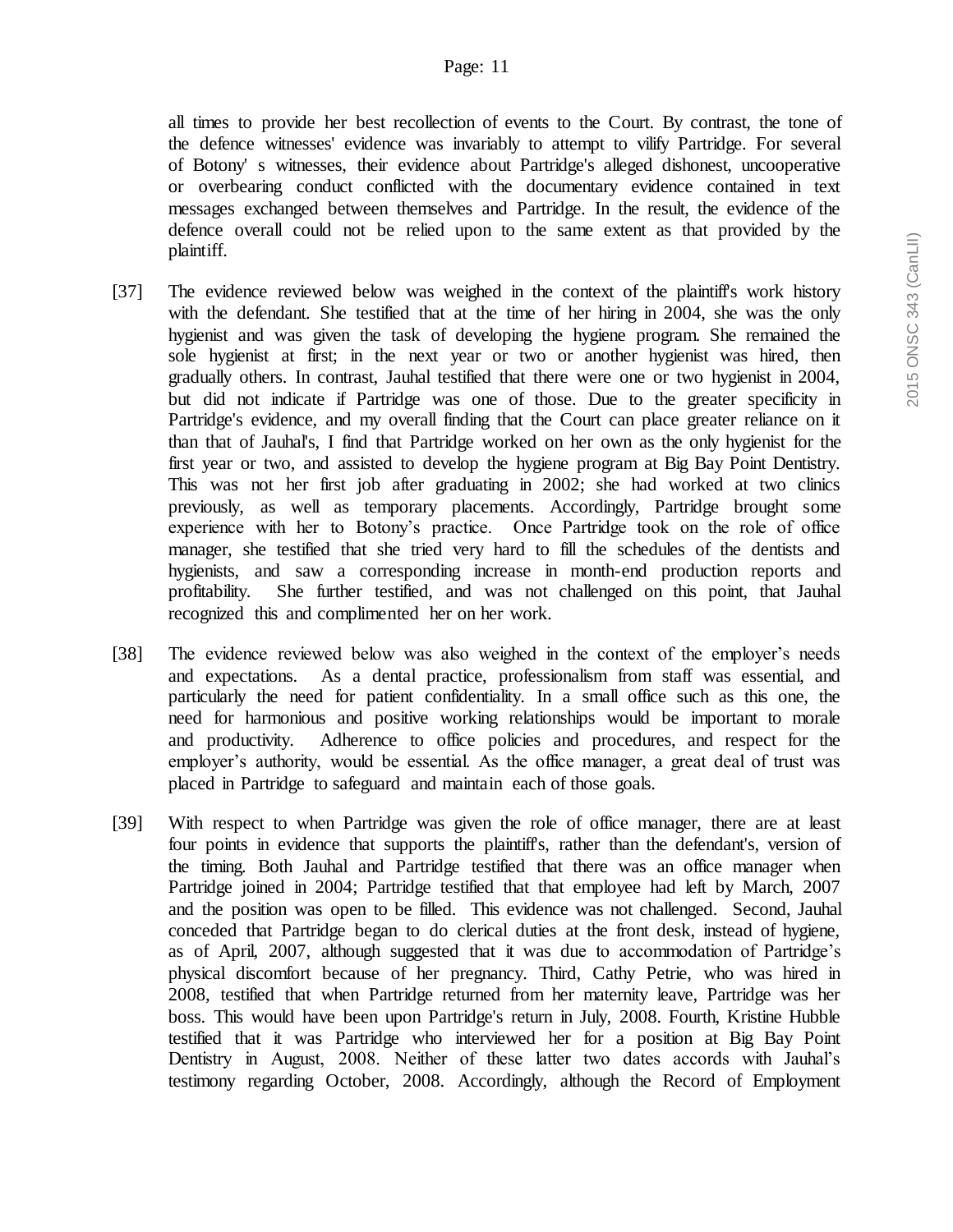#### Page: 12

prepared for the first maternity leave and dated June 18, 2007 indicates that Partridge's position was that of dental hygienist, in the face of all of the evidence regarding timing, I accept Partridge's evidence that this is likely a reflection of the fact that she had only been a manager for a short period before her departure, whereas she had worked as a hygienist for the previous three years. Accordingly, I find as a fact that Partridge was given the job of office manager as of March, 2007.

- [40] With respect to whether Partridge held that position at her termination, again, despite the designation of "hygienist" in the Records of Employment prepared in July, 2011, I find that she held the position of office manager. Jauhal's evidence on cross-examination was that she still considered Partridge to be the office manager on July 19, 2011, and that the role had never been taken from her or given to someone else. That evidence, coupled with my finding that Partridge never voluntarily elected to return to hygiene, leads to no other conclusion. Accordingly, Partridge held the position of office manager for a total of approximately four years and four months, including maternity leaves.
- [41] Partridge was given no written performance appraisals or warnings during her tenure with Botony. The undisputed evidence was that she received a raise in October, 2008, to \$41 per hour. Jauhal testified that she spoke to Partridge five or six times during the two-year period leading up to her second maternity leave about an "ongoing issue" of failing to follow her direction, or failing to book dentists or hygienists because of Partridge's personal dislike of those individuals. None of these allegedly ongoing issues were documented, and there is no evidence of any written warnings. Jauhal's evidence is directly contradicted by the tone and content of her text messages to Partridge during that period. Some of the comments made by Jauhal are:

"Thanks Lee, ur the best" (May 12, 2010)

"After all, I found u didn't I" (October 1, 2010)

"So long as ur coming I am happy" (November 30, 2010)

"You deserve it! Thank you for all your hard work, I really appreciate everything you do" (December 15, 2010)

"That's why I love u!!" (February 25, 2011)

- [42] The text messages also show the Jauhal trusted Partridge enough to confide in her about the performance of other employees, the pay rate for other employees, and to request feedback from Partridge for the reviews of other employees, along with consulting her on a myriad of office related issues, even during her maternity leave.
- [43] Accordingly, I find that despite some derogatory comments made by Botony's witnesses while providing testimony, which I do not accept as credible, Partridge was at all times a high-performing, reliable and valued employee with an unblemished work record leading up to her return from her second maternity leave.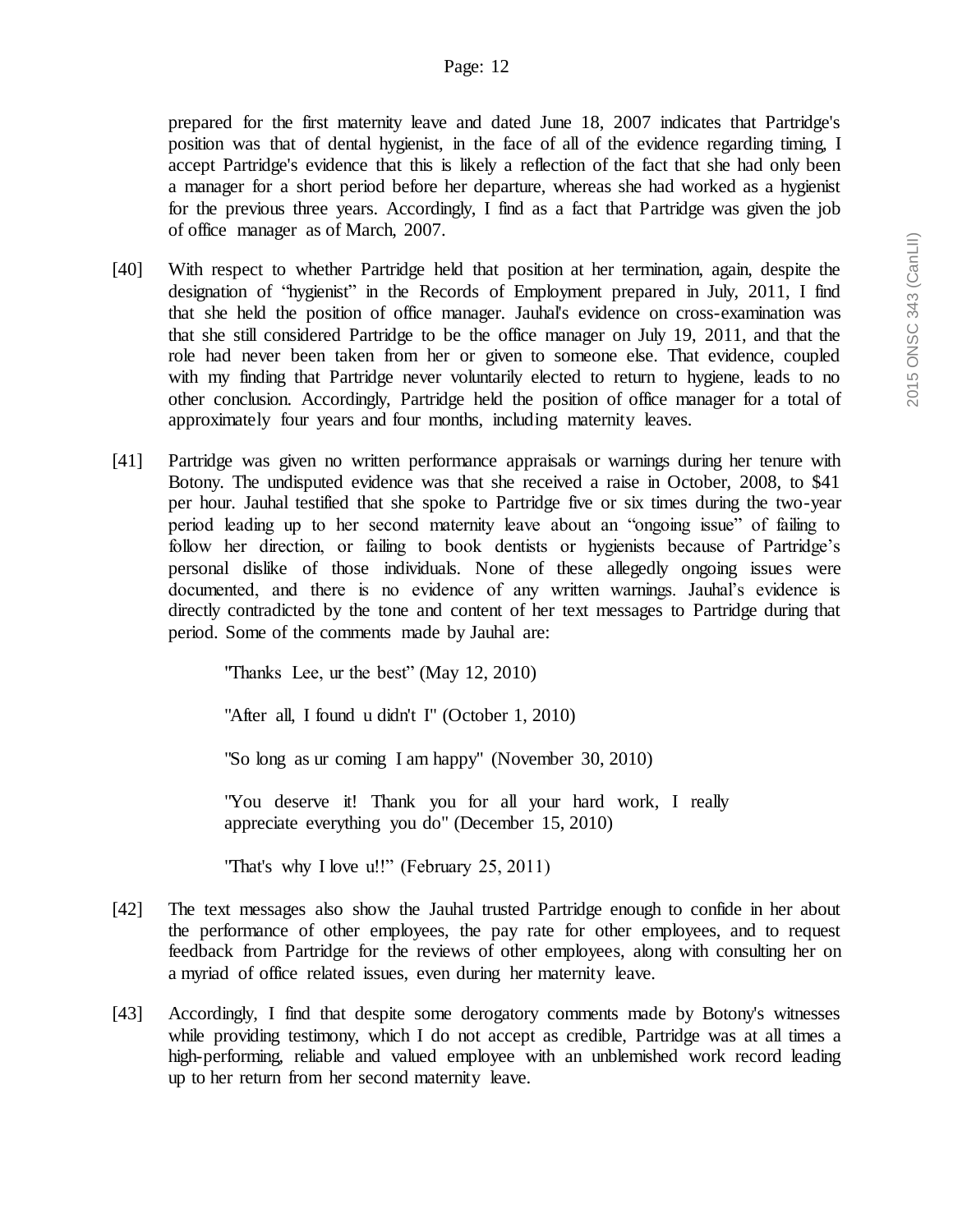[44] Each of the alleged grounds for dismissal will now be addressed.

(a) Demanding to change office hours

- [45] The evidence is clear that the return of Partridge to hygiene work was unilaterally imposed by Jauhal, without warning or prior explanation. Partridge testified that, during an early telephone conversation that pre-dated her first day back, Jauhal explained that she did not want to pay \$41 per hour for management work. I thoroughly reject Jauhal's evidence that the change was presented as a suggestion, with the position of office manager still being an available option. Further, rather than "demanding" that office hours be changed, it was Jauhal, by text message dated July 5, 2011, who proposed that Partridge's schedule would begin at 8 or 9 a.m., depending on the day of the week. It is clear from that message that Jauhal's intent was to have patients booked for Partridge as early as 8 or 9 a.m.. It was also clear that the hours unilaterally imposed presented 23 potential hours per week, as lunch hours for hygienists were unpaid. As Partridge's first day back approached, even that commitment was not fulfilled, with her start times being pushed back. On her second day back, being July 13, 2011, Partridge was presented with a schedule by Jauhal that had her working three out of four days between the hours of 10 a.m. to 6 p.m.. I find that it had been well known to Jauhal that Partridge's daycare arrangements would not allow her to work until 6 p.m., ever since Partridge' s return from her first maternity leave three years before.
- [46] It had been the case that Partridge's regular working hours as office manager were from 9 a.m. to 5 p.m., with flexibility built in to expand or reduce those hours daily in accordance with office or personal demands. The totality of the evidence leads to the finding that Partridge's average work week was between 30 to 35 hours, including paid lunches, which she worked through. In 2009, Partridge earned \$70,100. At a pay rate of \$41 per hour, she worked 1,731 hours in 2009. Dividing those total hours by 52 weeks provides a figure of 33.3 hours per week. Evidence was presented of timesheets covering a period of approximately six months while Partridge was the office manager. At the lowest, she worked 16 hours per week; at the highest, 37.5 hours. During weeks having less than 33 hours, Partridge provided uncontradicted evidence about why this was the case, being vacation, statutory holidays or attendance at an educational clinic. Jauhal prepared the employees' paycheques from those timesheets, and was aware that Partridge was being paid for a lunch hour.
- [47] I find as a fact that Jauhal's progressively authoritative and restrictive responses to Partridge were a retaliation to Partridge's insistence that she be permitted to work at least 30 hours each week, during the same or similar hours to her pre-maternity leave schedule. Specifically, after receiving a text message from Partridge on July 12, 2011, in which Partridge reminded Jauhal of her obligations under the *Employment Standards Act*, Jauhal retaliated in what amounted to an unlawful reprisal. The next day, she presented Partridge with the schedule that required her to work until 6 p.m. on three of her four workdays, and told her that it was effective immediately. It was Jauhal, not Partridge, who insisted that Partridge accept work hours that did not at all resemble those which she had worked for two years before her maternity leave. I do not accept Jauhal's evidence that she was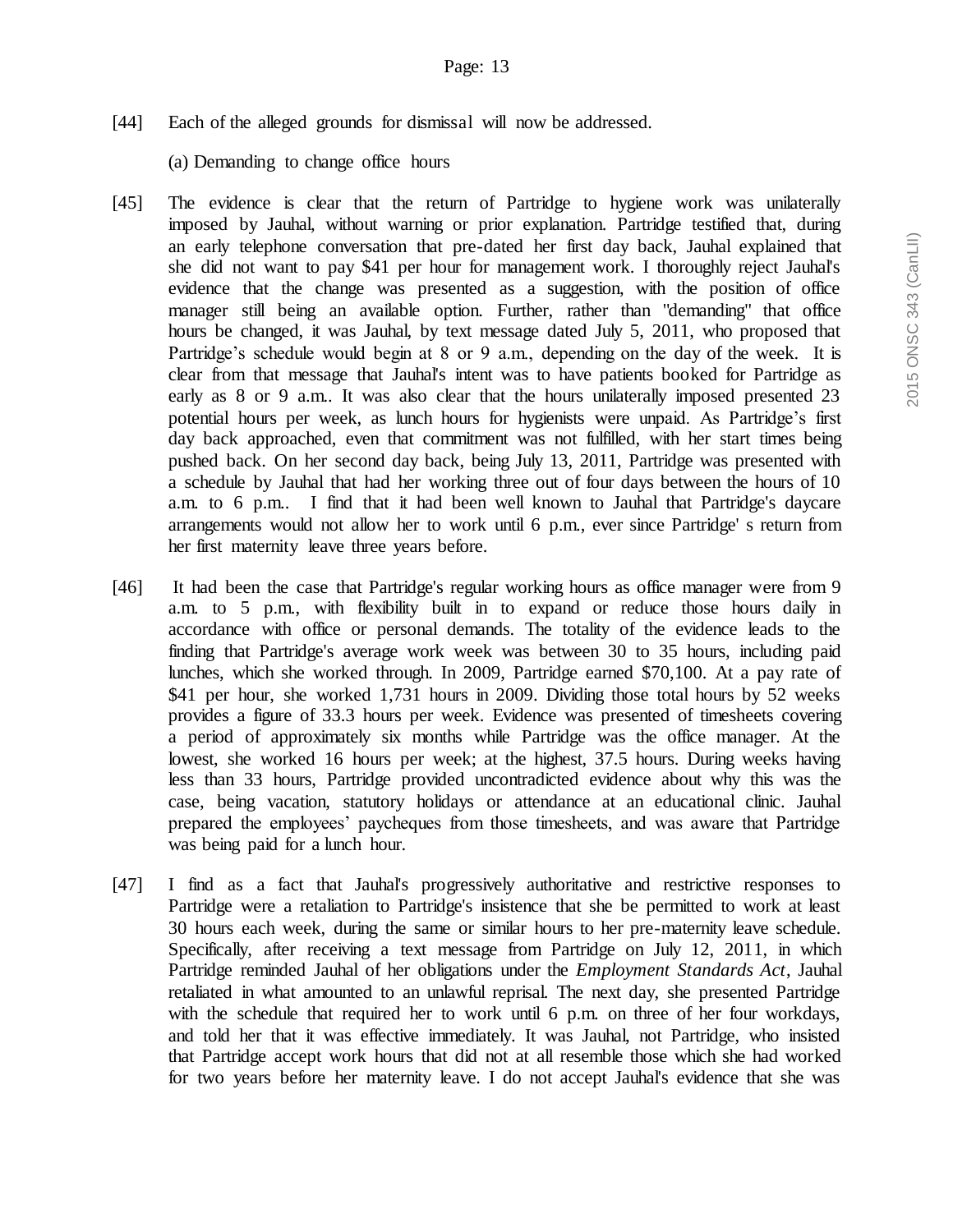attempting to work with Partridge to arrive at a schedule that could provide her with 30 hours. Instead, after receiving the message from Partridge on July 12, 2011, I accept that at the next meeting Jauhal's attitude toward Partridge had deteriorated. Jauhal had a witness present for that meeting, which occurred the following day, requested the return of the office key, and in Partridge's words, her demeanor was "cold, intimidating and ruthless". She stated to Partridge that she "could've done a lot more" to her, and that she "didn't need to explain herself".

- (b) Systematically harassing coworkers and management
- [48] This allegation arises from the time period spanning Partridge's return to work and her dismissal, being July 12 to19, 2011.
- [49] The factual underpinnings of these allegations seem to be Partridge's interaction with Jauhal around work hours, which I have now dealt with, as well as her request to use a certain operatory, her request to have patients moved from other hygienists schedules to her own, and her general attitude during that week.
- [50] None of these facts, even if proven, would be sufficient to warrant dismissal. There is no reliable evidence of Partridge interfering with patient scheduling, other than her initial attempts to fill her week's hygiene schedule on short notice. With respect to her demeanor, the evidence does not persuade me that she was other than demoralized by her apparent demotion, concerned about her job security, and justifiably upset by the reduction in hours and corresponding uncertainty in pay. These emotions and concerns were understandable in the circumstances and undoubtedly communicated to others throughout the day. However, there is no evidence that she caused disruption in the workplace such that the day-to-day operations were affected.
- [51] Partridge's conduct with respect to the use of the operatory, which overall is a minor issue, cannot be characterized as insubordination. Jauhal has initially told her that she could use it and then retracted that assurance. Partridge's interference in the choice of operatory was, I find, motivated more by her confusion over her demotion and her attempts to understand the rationale for it, than by any deliberate intent to challenge Jauhal's authority.
	- (c) Insolent actions or displaying insubordination
- [52] As previously stated, I reject Jauhal's evidence that Partridge failed to follow her direction during the time that she was the office manager. Evidence was heard of an impromptu staff meeting arranged during Partridge's maternity leave, of which Jauhal was unaware. It is alleged that Partridge made comments about Jauhal designed to have the effect of adversely affecting the employees' views of Jauhal and undermining her authority, all of which would affect profitability. This was, according to Jauhal's evidence, part of Partridge "putting up walls" between herself and other staff, by having employees feel that they had to bring issues forward to Partridge instead of Jauhal.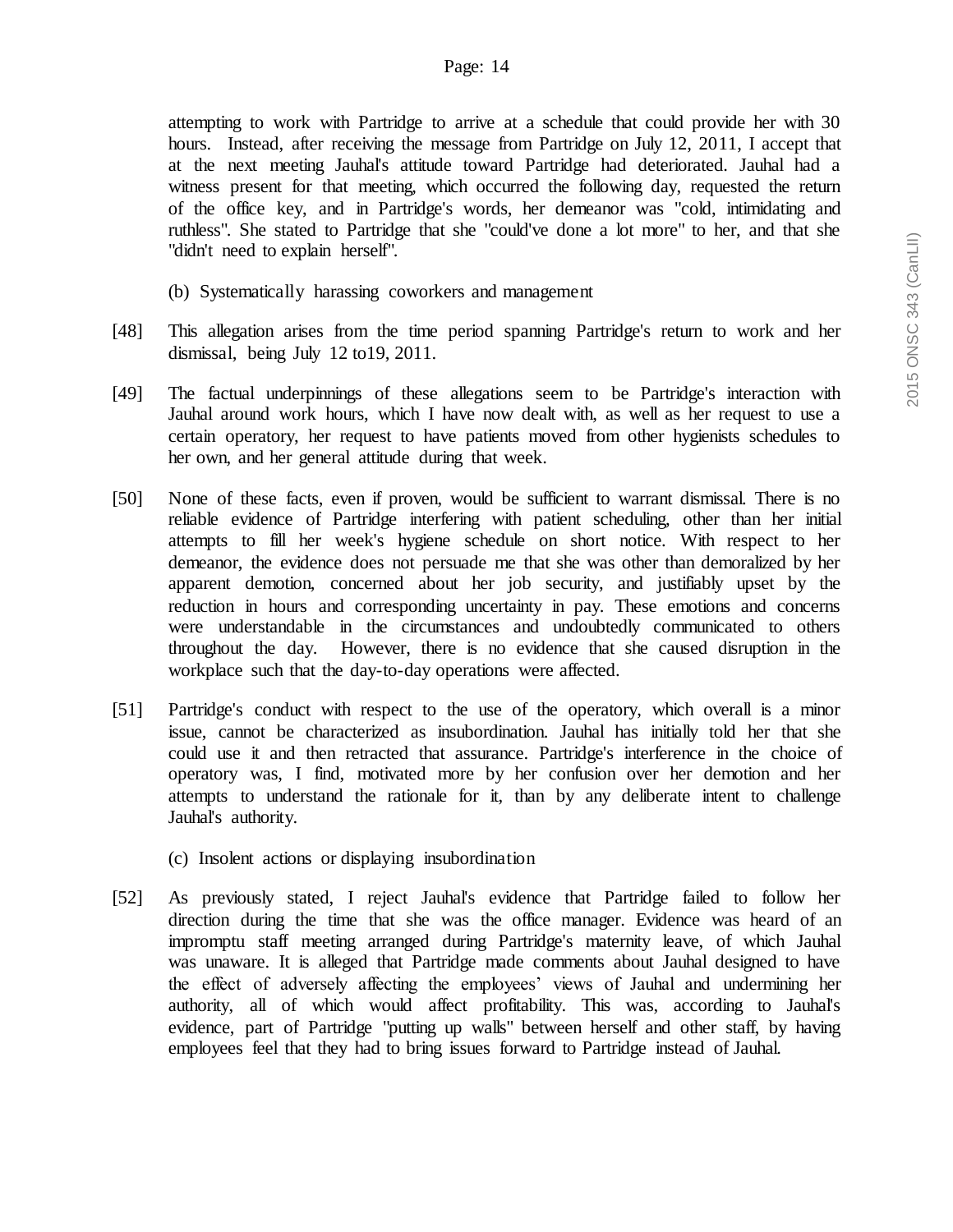- [53] Partridge's evidence is that this meeting was initiated by a telephone call from Petrie, complaining about office morale as a result of Jauhal's interaction with staff. Petrie confirmed that staff were stressed at that time for reasons unrelated to Partridge. Petrie also confirmed that Partridge did not call the meeting, but instead was visiting during her maternity leave, at which time the meeting was convened. All of the evidence, and the context, leads me to the conclusion that any comments made by Partridge during that meeting were motivated by her desire to improve employee's morale and better the workplace, and not to undermine Jauhal's authority. Further, there is no indication that any comments that may have been made by Partridge had any effect on Jauhal's relationship with staff. Partridge testified, and I accept, that the message that she gave to staff that day was that they did not have to go through Jauhal directly with issues of concern, but should bring them to her, as was the culture of the office for interacting with the office manager. However, she did not tell them that they could not speak with Jauhal. There was no evidence that employee's withheld information from Jauhal or that her effectiveness was diminished as a result of this meeting. To the contrary, Petrie's explanation for why she did not tell Jauhal about certain things until the date of Partridge's dismissal was, in part, because Petrie felt a loyalty to Jauhal, from which I infer that she did not want to give Jauhal information that may have upset her.
- [54] Of the three witnesses who testified that Partridge made comments to the effect of "let Bo's comments go in one ear and out the other because that's what I do" and "Bo doesn't have a clue" were Petrie, Hubble and Katie Ryckman. Petrie and Rychman continue to be employed by Botony. Again, this Court does not play strong reliance on these words being an accurate reflection of what was said, or accept that they have been conveyed in their proper context, because of the attempts by two of these witnesses to align themselves with Botony by vilifying Partridge. Such a portrayal could not be substantiated by the more objective evidence available from these same witnesses. Starting with Petrie, she testified that she and Partridge had a casual friendship outside of the office. She also testified that in response to Jillian Caswell confiding in her about a potential business partnership with Partridge, Petrie told Caswell to think long and hard about it because if Partridge "didn't get her own way it would be bad". By contrast, in her text message exchanges with Partridge, a much different regard is portrayed, with Petrie referencing Partridge as "darlin'", "Babe" and signing off with salutations such as "love you" and "Gramma P." Their communications are more characteristic of close friends than co-workers, and certainly go beyond the signs of a "casual friendship". Ryckman was the witness who testified that Partridge said "Bo doesn't have a clue", indicating that such a comment was generally how Partridge spoke. Ryckman also testified that Partridge always scared her. While the text messaging between Reichman and Partridge is more businesslike than that of Petrie's, Ryckman still felt comfortable enough with Partridge to inquire about her children, and to discuss matters such as attendance at the Santa Clause parade. Finally, Hubble's testimony did not wholly conflict with Partridge's; she simply testified that Partridge told them at that meeting that Jauhal was not to be approached for anything, and that instead, Partridge was to be approached and would deal with the matter. Given that Partridge testified that she believed this to be part of her job description and Jauhal's expectation, it stands to reason that there would have been some discussion of the lines of communication, particularly when Jauhal's communication with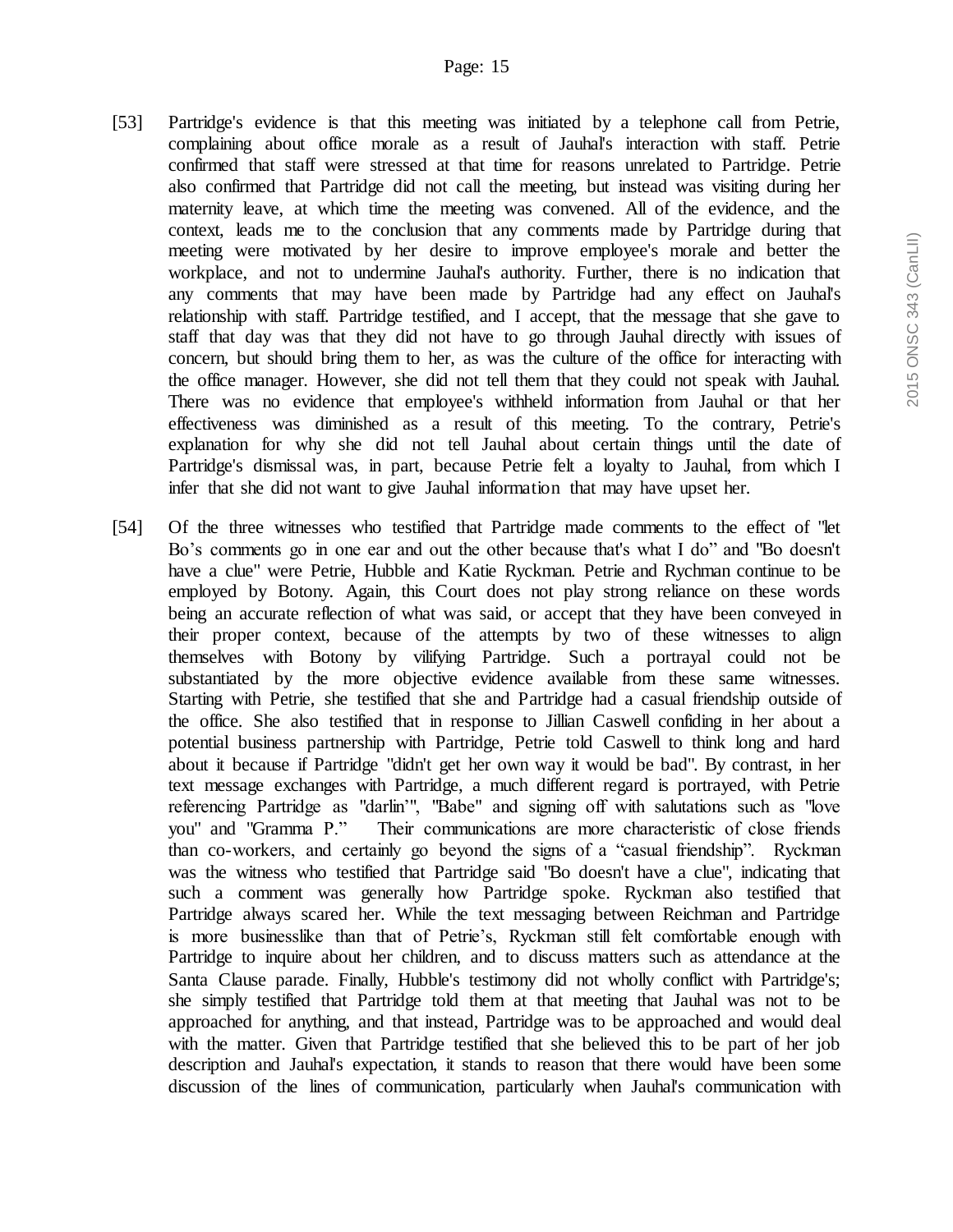staff was the genesis of their discontent at that time. The evidence surrounding this meeting does not come close to establishing a case of insubordination or insolence.

[55] There was also evidence given by Jauhal that, on her final day, Partridge refused to meet with her without a witness being present. This was put forward as being tantamount to a repudiation of the employment relationship. Under the circumstances of Jauhal having had Petrie present at meeting on July 13, 2011, very obviously as a witness to the conversation that took place, and given her treatment by Jauhal that first week, these circumstances make it reasonable for Partridge to also want a witness to be present. Partridge was concerned for her job security, as it turns out, for good reason.

(d) Solicitation of Botony's employees to open a competing business

- [56] As will be discussed in the next section in greater detail, Partridge never opened a competing business or even came close to implementing the steps necessary to operate a dental practice.
- [57] Partridge testified that in about 2007, she had discussions with another employee, Monika Hueson, regarding opening a dental practice. This was initiated over a backyard barbecue together with their husbands, both of whom were encouraging them to give it consideration. Together they looked at a template for a business plan that they found on the website of the Ontario Dental Hygiene Association. There is no evidence that matters progressed beyond that point in terms of the business plan or any collaboration between Partridge and Hueson. There is no evidence of active solicitation on the part of Partridge.
- [58] With respect to Caswell, there is evidence that in 2010 she and Partridge together pursued investigations into the possibility of opening a dental office of their own. Again, Caswell placed a slant on her testimony related to this issue to place the responsibility for this initiative primarily on Partridge. Yet the evidence establishes that Caswell was an equal participant from the outset. Far from establishing solicitation of one of Botony's employees, the evidence establishes that Caswell was also initiating the endeavor.

(e) Copying of confidential client and supplier records for the purpose of opening a competing business

[59] Without recounting all of the evidence surrounding the topic of Partridge and Caswell's attempts to open a competing business, I find that such steps were begun either shortly before or after Partridge's second maternity leave had begun. I also find as a fact that such steps never went beyond the initial planning and exploratory stage. Potential equipment and software providers were contacted, an outline of a written business plan was begun, which had very obviously been "cut and pasted" from the Association's template earlier referred to, one potential premise was looked at, and a single meeting was held with a commercial account manager at a major bank. I find as a fact that, as a result of learning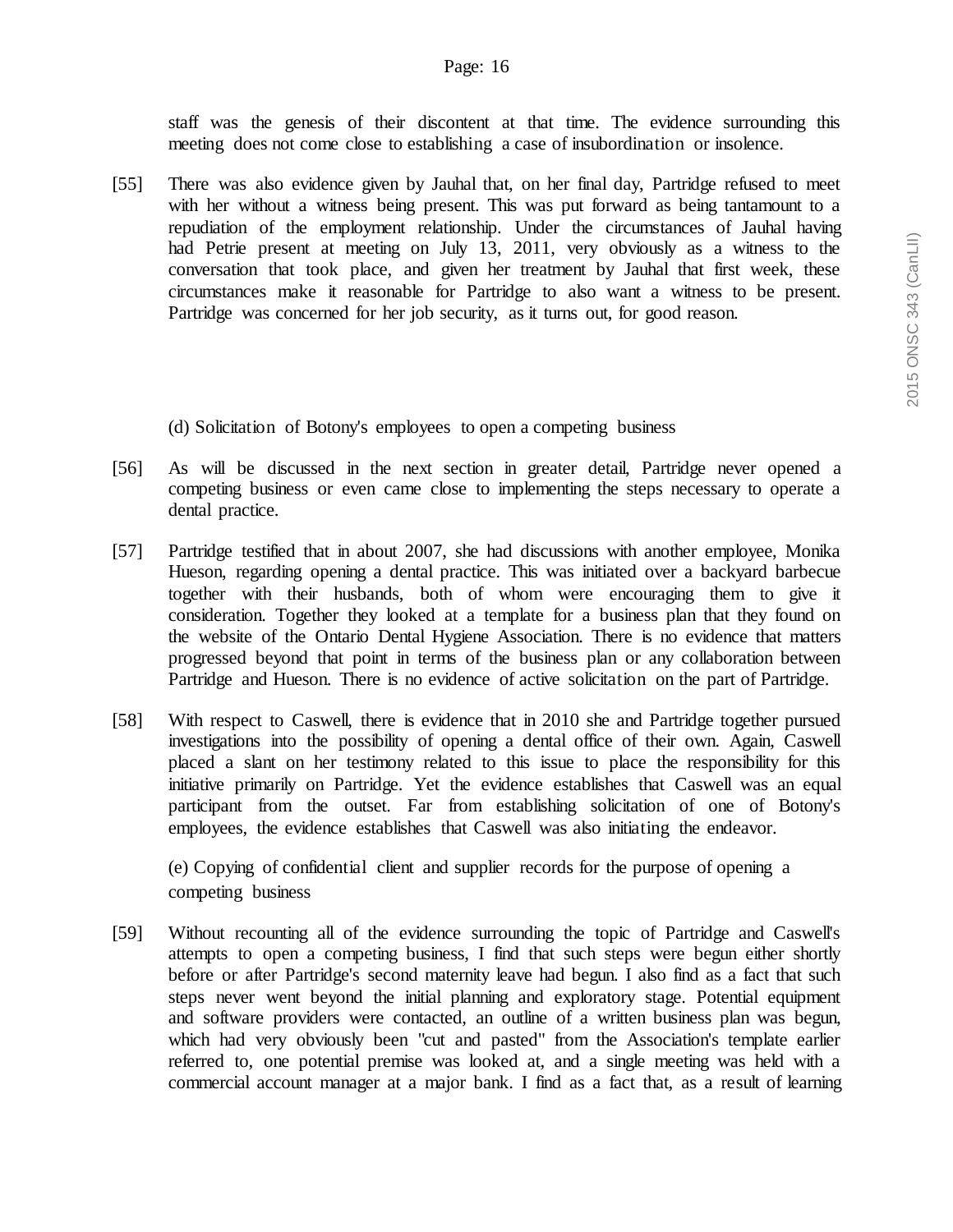at that meeting that they would be required to raise their own capital investment before the bank would consider a commercial loan, Caswell and Partridge determined that the project was not feasible and abandoned the idea completely from that point on. While the account manager with whom they met, Allen Johnson, was confident that the meeting occurred in 2012, he testified that he did not record the meeting in his calendar. Given Partridge's termination in the preceding year, he was obviously mistaken. Partridge testified that no steps were taken after that meeting, which she believed occurred sometime in the fall of 2011, although she could not recall if it came before or after the meeting with the realtor. Again, given that she had been terminated before the fall of 2011, and Caswell had confessed her involvement to Jauhal in August, 2011, I find that Partridge was confused as to the dates and that the meeting with Johnson actually occurred sometime during her maternity leave in 2010. This conclusion is supported by Caswell's evidence that the meeting occurred in August, 2010, as well as by an e-mail from the potential equipment supplier, Dave LaChapelle, dated October 13, 2010, which references a meeting with the bank. Accordingly, I find that the meeting took place sometime between August and October, 2010, and that the idea quickly fizzled out thereafter, with no implementation anticipated or planned for at a future date. Although Partridge testified on discovery that she worked on the business plan until December 2010, or even January 2011, I accept her explanation at trial that her memory surrounding the timing and sequence of events relating to the steps taken around these explorations was not wholly intact.

- [60] There is no evidence that Partridge and Caswell leased equipment or space, made an offer for equipment or to lease, obtained software, computers or office furniture, or made an application to obtain financing. The evidence supporting the opening of this business does not approach the threshold necessary to find that it constituted a rupture in the employer/employee relationship, even if Partridge and Caswell held discussions about it, or potentially exchanged e-mails about it, during work hours. It is clear that the vast majority of discussions or steps took place while Partridge was on maternity leave. There is no evidence that it interfered with the work performance of either. Further, as will be discussed later, there is insufficient evidence to establish that Partridge intended to use confidential information or to solicit patients. As already covered, both Caswell and Hueson were equal planners in any preliminary discussions to open a business. Accordingly, I find that according to the guidelines set out in *Restauronics*, no cause for dismissal arises from the making of these plans.
- [61] The evidence supports that Partridge knew of the equipment supplier , LaChapelle, as a result of her employment at Botony, and her contact with him goes back to 2009 when she was continuing to mull over the idea of her own business. At that time she obtained a quote from him for equipping an operatory. Her testimony is that through personal contact with him during business hours, she obtained his e-mail address and, either at the office or subsequently, asked for the quotation. She denied obtaining his contact information from the locked filing cabinet, but even if she did, I find that nothing turns on this. Much evidence was heard about Partridge's efforts to obtain the filing cabinet key in July, 2010, allegedly to obtain LaChapelle's information. However, there is no reason to doubt that she had it in her possession since 2009. Further, given my assessment of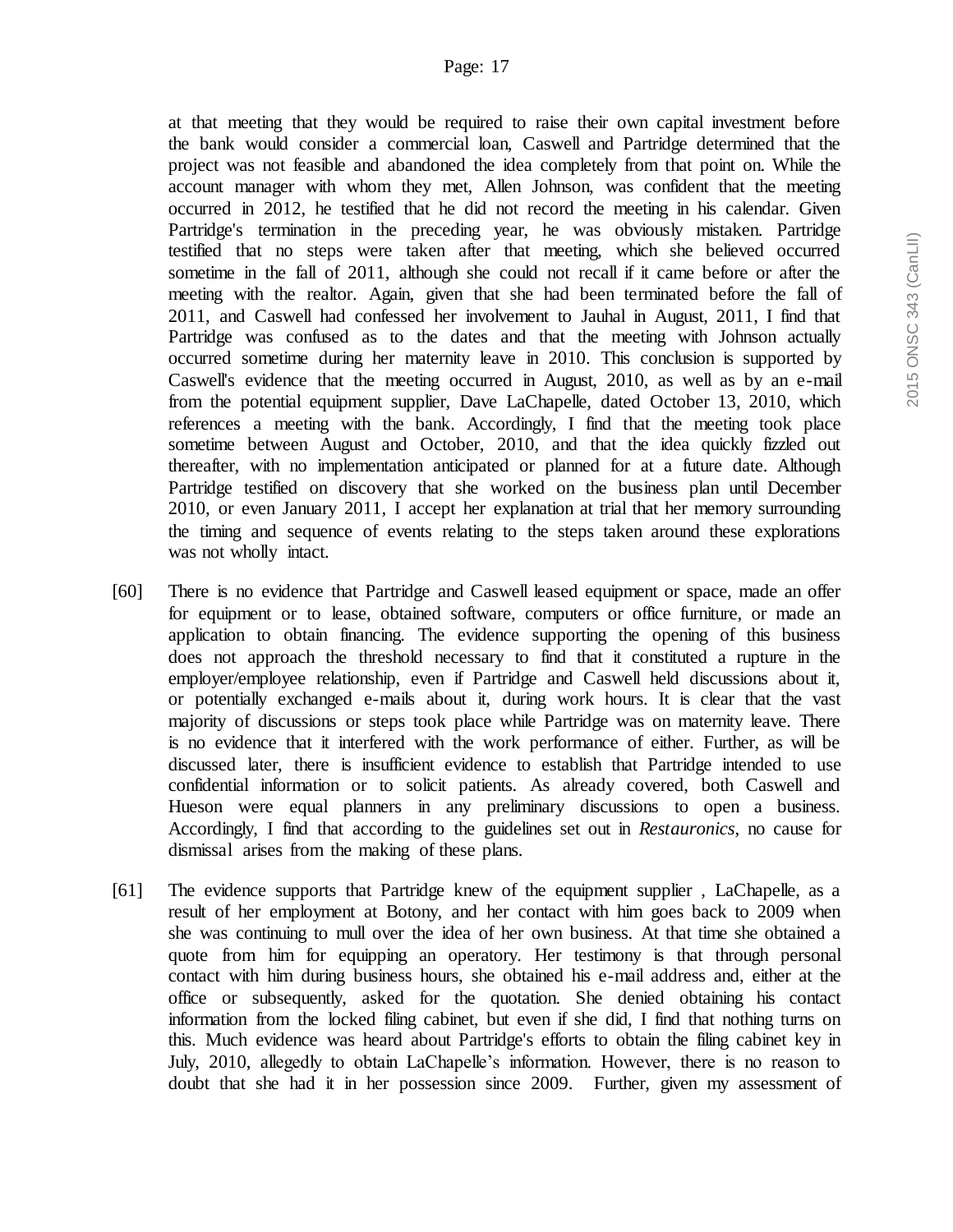Partridge's credibility, while she may not have a perfect recollection of her reasons for needing the filing cabinet key, I accept that it was pursuant to a request from Jauhal of some sort, who made business-related requests of Partridge throughout her second maternity leave, as did others in the office. Applying the analysis set out in *Stonetile*, since LaChapelle appears by his letterhead to operate a business called "LaChapelle Dental Services", I can infer that his contact information would be available in the public domain and/or easily obtainable. As a supplier to Botony, it appears that he was known in the office, even to hygienists such as Caswell, who identified him in her testimony as such. Botony spent no effort or money to guard his contact information, other than to lock his invoices in the filing cabinet. His contact information was not intrinsic to Botony's business, nor did it affect its profitability. The same applies to contact information of a software representative. The information was obtained as a result of Partridge's employment, but was not confidential. Accordingly, I do not find it has the necessary qualities of confidence to find that obtaining it for the purpose of using such services was a breach of Partridge's employment obligations at all, let alone sufficient to justify dismissal.

- [62] The further allegation is that Partridge printed confidential patient records from an office computer for the purpose of recruiting patients to establish a competing dentistry. There are only two items of evidence suggesting that such a thing occurred. One suggestion was that patient names provided to the office by Partridge in July, 2011, via text messaging when she was attempting to secure a full hygiene schedule for her first week back, could only have been provided from a printed list. It was alleged that Partridge could only have known of individuals due for treatment if she had those records. There is no evidence, however, that these individuals were due for hygiene services or that Partridge had suggested that that was the case. Further, a fair reading of those text messages makes clear that Partridge was unsure of some names and spellings. The fact that she recalled over 100 names is unremarkable and proves nothing given the amount of time that she had worked for the defendant.
- [63] The second is Caswell's evidence that Partridge told her on June 11, 2010 that she had printed a list. Caswell confirmed on cross-examination that that was the only conversation that ever occurred regarding a patient list. Remarkably, at the time of Partridge's dismissal, neither Petrie nor Jauhal raised the topic with Partridge, even though Petrie provided this information (given to her allegedly through Caswell) to Jauhal earlier that day. It defies belief that, upon hearing such a thing, that the protection of her client's confidentiality would not have been Jauhal's first concern, and questioning Partridge about possession of such information not her first course of action. On the basis of no such discussion having occurred, I reject the testimony of Petrie, Caswell and Jauhal that there had been information provided by Partridge to specifically state that she had printed a patient list. I infer that this was either a fabrication or misinterpretation by Petrie resulting from her December, 2010 conversation with Caswell, or was fabricated by Caswell during her discussion with Jauhal in August, 2011 to assist in deflecting blame from herself, and/or was a rumor developed subsequently in this office among the existing employees. I have no difficulty in assessing Caswell's evidence in this manner. Her desire to portray Partridge in a bad light was particularly highlighted on cross-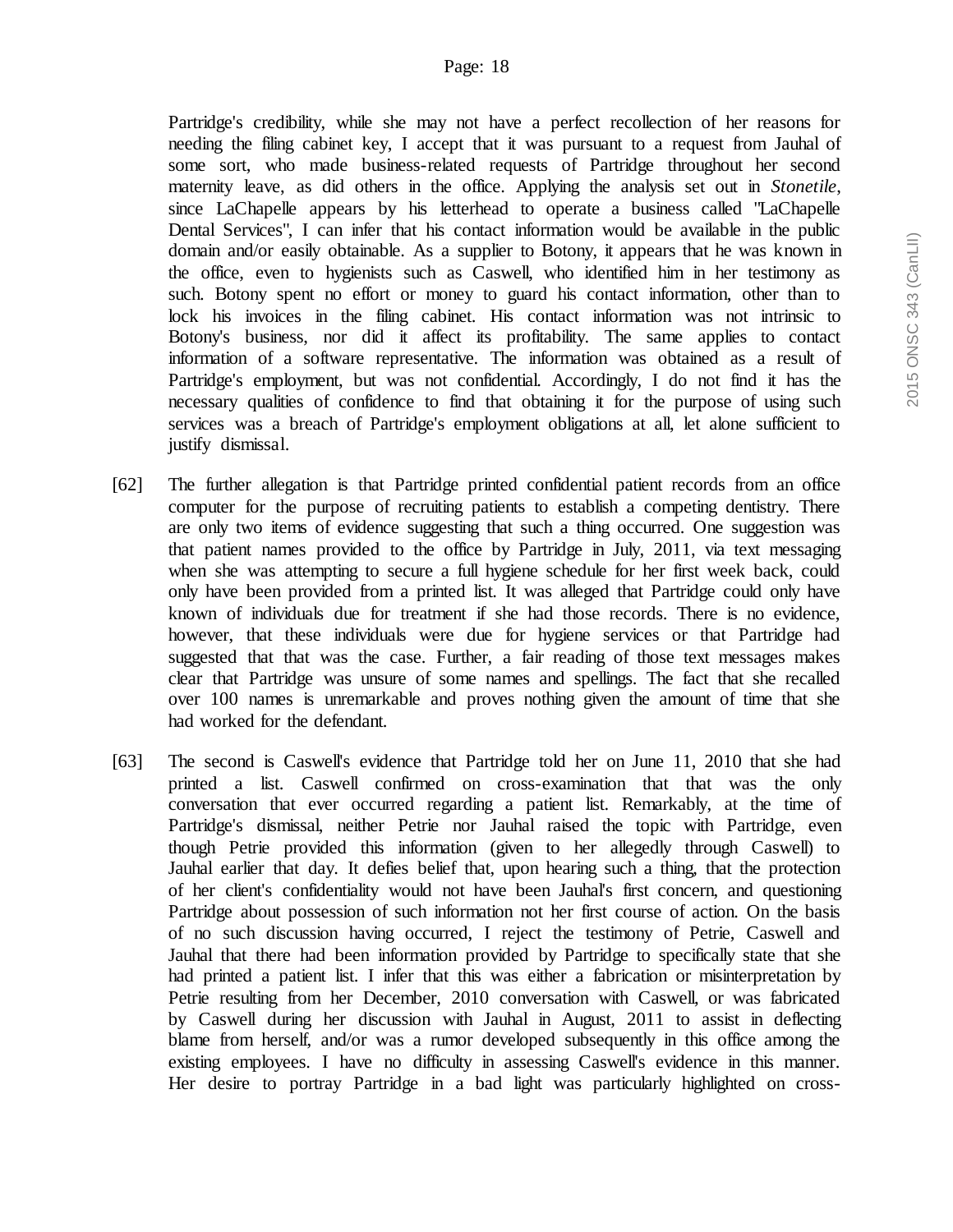examination when she testified that by October, 2010, she had begun to question Partridge's character. Again, her exchange of text messages with Partridge conveys a much different attitude toward Partridge. She further testified that she stopped contact with Partridge because she was hurt that Partridge did not contact her around her grandfather's passing. The text message evidence shows that to be blatantly untrue. More telling is a message of November 20, 2011 by Caswell to Partridge in which she indicates that she could not have social contact with Partridge due to a "conflict of interest with work". In her testimony she explained that this was because Partridge was manipulative and persuasive and that she knew that Partridge would "try to get things out of her about the office". To the contrary, the "conflict" was the fact that she had betrayed their friendship by attempting to displace one hundred percent of the responsibility for the business venture onto Partridge in order to curry favor with Jauhal.

[64] Partridge has denied printing and removing records from the office, other than day sheets. Her evidence impressed me as conveying an understanding of the importance of confidentiality to a dental practice, as well as an aversion to ethical breaches, as her testimony regarding a former employer substantiates. I find that there was no printing off and subsequent removal from the office of either patient or financial information.

(f) Solicitation of patients

- [65] Big Bay Point Dentistry appears to be a high-volume dental office. Jauhal testified that in 2008 there were approximately 3,500 patients. Caswell testified that as the primary hygienist she saw 40% of the patients, amounting to 1,500 to 2,000 per year. Jauhal testified that 35 patients left the practice following Partridge's termination, and that a comparison of Partridge's telephone records shows that she had contacted those individuals to solicit them to her new employer. Again, Partridge's evidence fully satisfies this Court that all of those individuals were personal friends, and that not all calls that she placed to those individuals were related to her change in employment. Further, only seven of them came to the practice where she is now employed part-time. The defendant was unable to disprove this evidence; Jauhal testified that to the best of her knowledge these individuals were not friends of Partridge's, but conceded that she did not spend time with Partridge socially. Further, the defendant has also not established that all of these individuals transferred their files to the office in which Partridge is now working. There are many reasons why patients transfer to new practices, including residential changes, and none of the bases for the transfers were proven.
- [66] While this Court accepts that part of Partridge and Caswell's business proposal involved the hypothetical idea that loyal clients would follow them to a new business, that hypothetical never unfolded and Partridge took no steps to solicit Botony's patients.

(g) Removal of day sheets

[67] Partridge testified that she took home one or two day sheets at the end of her first week back in July, 2011, because she believed that she needed documentary evidence of her decreased hours that week.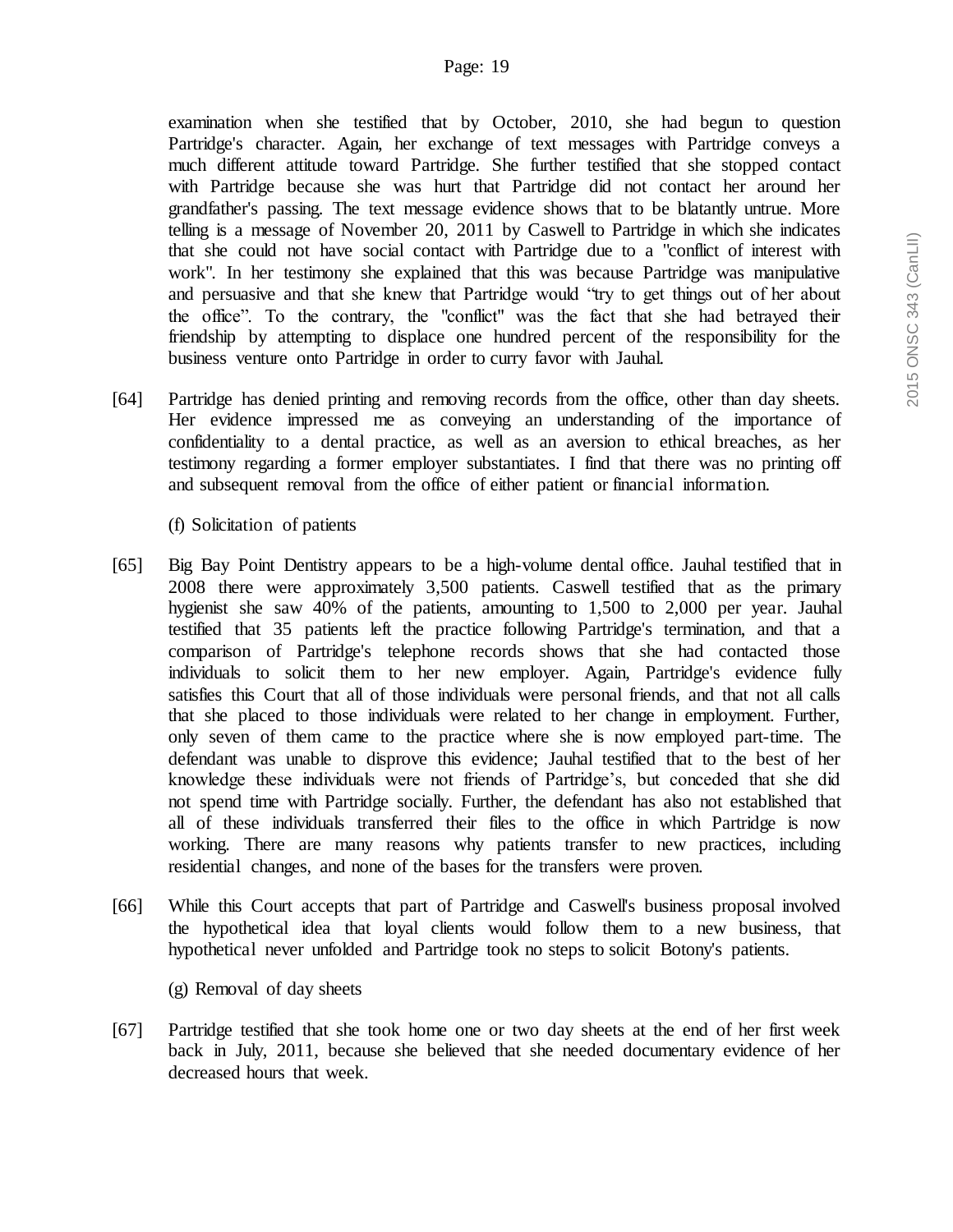- [68] I agree with the defendant that the sheets contained confidential patient information, given the medical information contained thereon. However, Botony has provided no evidence that the information on them has been used by Partridge or disseminated to third parties. No evidence was given as to whether they remain in Partridge's possession or have been destroyed, safeguarded or otherwise dealt with.
- [69] I accept that it was an implied term of employment that the day sheets were not to leave the office, and that the purpose in shredding them was to maintain patient confidentiality. Removing them was a breach of Partridge's obligations to her employer.
- [70] However, applying the entire contextual analysis required by *McKinley*, such an isolated incident is not grounds for summary dismissal. The purpose in removing them was not to harm the defendant's business or to use them to solicit the patients listed thereon, but to keep as evidence. When Partridge was terminated the following Tuesday, she immediately contacted the lawyers now representing her, and it was her evidence that that was not her first contact with them. I infer from the content of her e-mail of July 12, 2011, referring to sections of the *Employment Standards Act*, that she may already have obtained legal advice by that date. Given the purpose of the breach, in the context of Jauhal's treatment of Partridge that week, and contrasted against Partridge's unblemished work history, the removal of those day sheets is insufficient to justify dismissal. Jauhal did not even question Partridge about the day sheets, or any other issue for that matter, on the date of her termination. Jauhal had therefore obtained no understanding as to the reason for Partridge's actions prior to terminating her.
- [71] In summary, none of the allegations advanced by Botony to justify cause have been proven. Further, it is noted that not all of the allegations of "wilful misconduct" set out in the Records of Employment prepared in July, 2011 were pled by Botony. The evidence in this case does not meet the threshold required for terminating Partridge's employment without notice.
- [72] It follows from this and the findings made by this Court that the defendant's counterclaim is dismissed in its entirety. The defendant began its counterclaim seeking damages in the amount of \$400,000. No damage calculation was presented to the Court other than Jauhal's evidence while she was in the witness stand, which was a combination of informed opinion, rough estimate and conjecture. Although the hypothetical damages that she calculated arising from the exodus of 35 patients amounted to \$91,000 in lost profit, it was proposed to the Court that this be discounted to \$25,000. Had this Court found any basis for the counterclaim, the evidence presented by Botony would have been insufficient to substantiate the damages claimed. Accordingly, I am led to the conclusion that the counterclaim was an attempt by Botony to intimidate the plaintiff, and nothing more.

#### **Reasonable Notice**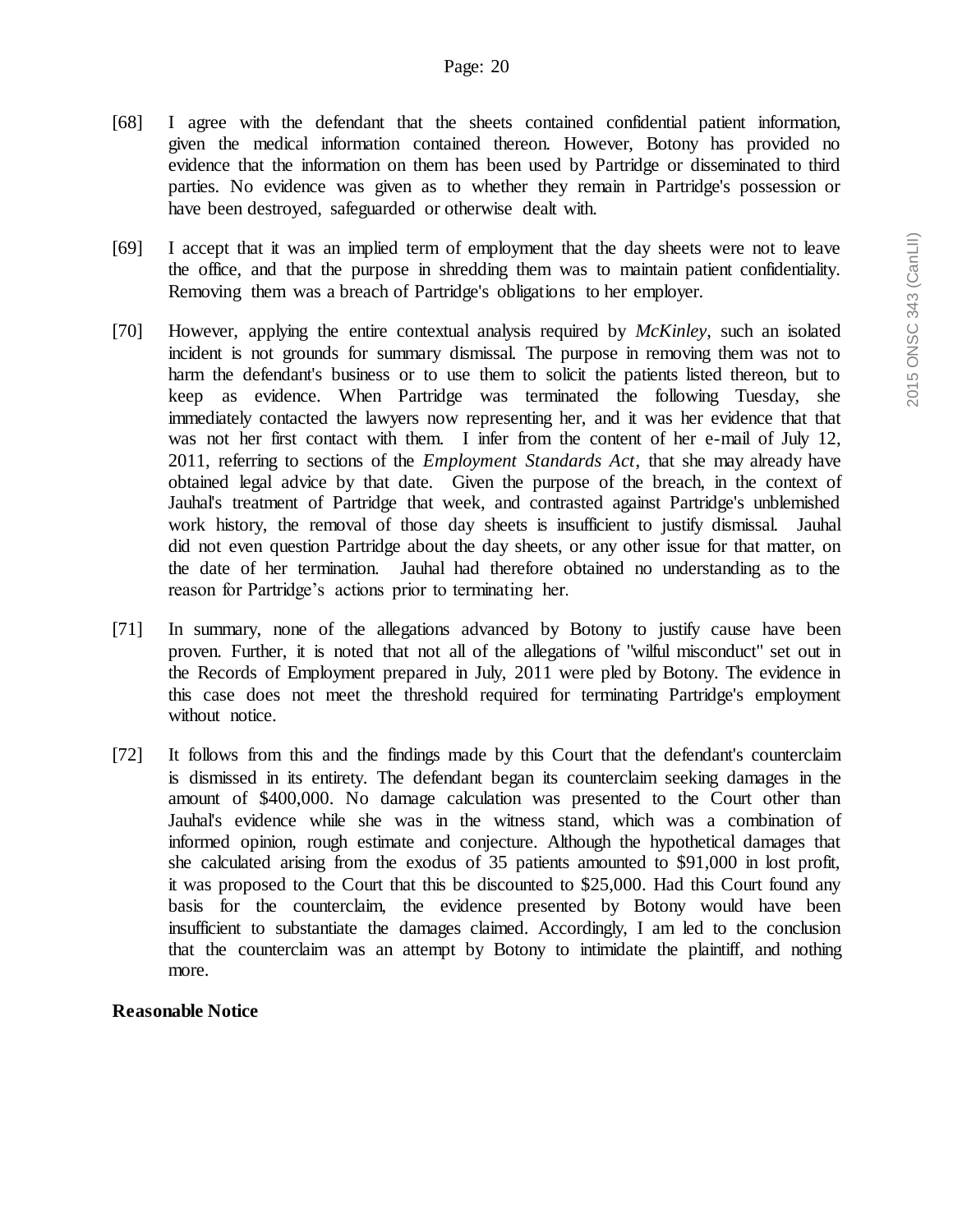[73] The seminal authority in Canada setting out the principal factors for determining reasonable notice is the judgment in *Bardal v. The Globe & Mail Ltd.*, 24 D.L.R. (2d) 140. *Bardal* sets out the following factors for consideration:

1. Character of employment;

2. Length of service;

3. Age of the employee; and

4. Availability of similar employment, having regard to the employee's experience, training and qualifications.

- [74] In *Love v. Acuity Investment Management Inc.*, 2011 ONCA 130, at paras. 18-24, the Ontario Court of Appeal emphasized the importance of carefully considering all the *Bardal* factors in determining the appropriate notice period in wrongful dismissal cases, without giving disproportionate weight to any single factor.
- [75] Partridge had worked for Botony for over seven years, and held the position of office manager for approximately four years and four months. She was thirty-six years old at the time of her termination. As office manager, she held the position of greatest responsibility in this office of approximately ten employees, and had a supervisory role to the hygienists, dental assistants and receptionists. She reported directly to the owner. Jauhal reposed a heightened amount of trust in her. Accordingly, as a high level employee, a longer notice period may be warranted: *Love*, at para. 21.
- [76] In terms of availability of similar employment, Partridge has provided evidence of her efforts to obtain employment at a dental office, whether as a hygienist or otherwise. Entered into evidence is a list of potential employers to whom Partridge had delivered resumes by August 23, 2011. The defendant argued that this was proof that Partridge had not fully attempted to mitigate her damages, since it was admitted by Partridge that the list was provided through counsel on March 13, 2013. This Court was asked to therefore draw the inference that that exhausted the plaintiff's efforts to find work, effective August, 2011. However, that would require this Court to ignore Partridge's evidence that she still periodically drops off resumes, as she is actively looking for more hours or a more permanent position. She testified that she has attempted to obtain employment at Georgian College's dental hygiene program, and keeps her eye on postings at the local health unit. She continues to call offices to seek more hours or a full-time position. Ever since her termination, Partridge has made efforts to mitigate her damages by doing temporary work. I accept her evidence that her family has relied on her income, and that the loss of this job created financial strain. There is no contradictory evidence to rebut her testimony that she has diligently looked for full-time employment. The best that she has been able to do is to find part-time employment.
- [77] The plaintiff's counsel has provided the Court with the following cases to assist it to assess the length of the appropriate notice period: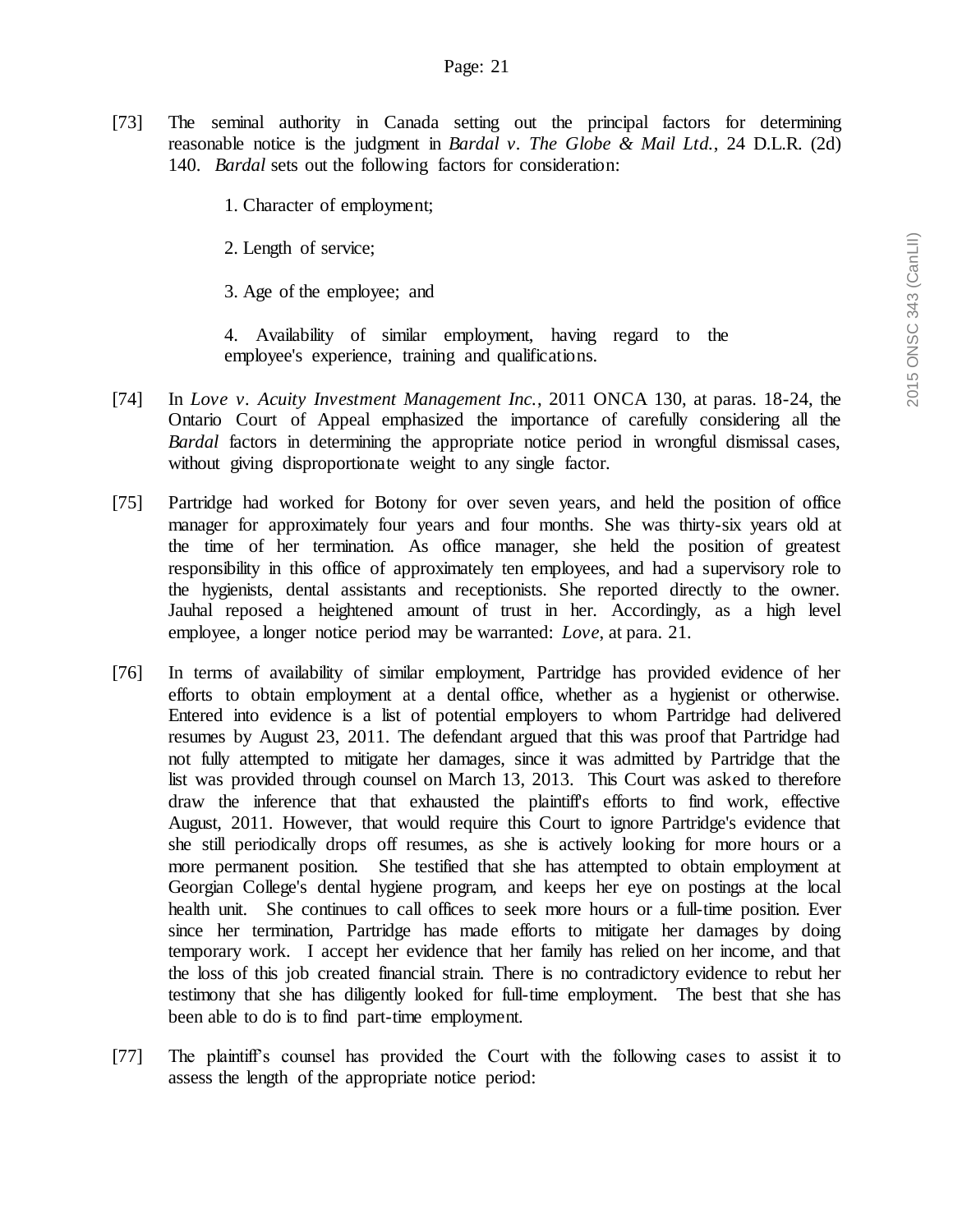| Case Name               | Position  | Age | Length of<br>service | Length of time to<br>secure similar | Notice   |
|-------------------------|-----------|-----|----------------------|-------------------------------------|----------|
|                         |           |     |                      | employment                          |          |
| Barton v. Rona          | Assistant | 64  | 3 years, 8           | 12 months                           | 10       |
| Ontario Inc., 2012      | store     |     | months               |                                     | months   |
| <b>ONSC 309</b>         | manager   |     |                      |                                     |          |
| Tsakiris v. Deloitte &  | Senior    | 33  | 8 years              | 14 months                           | 10       |
| Touche LLP, 2013        | manager   |     |                      |                                     | months   |
| <b>ONSC 4207</b>        |           |     |                      |                                     |          |
| Strizzi v.              | General   | 34  | 6 years              | Over 4 years                        | 7 months |
| CurzonsManagment        | manager   |     |                      |                                     |          |
| Associates Inc., 2011   |           |     |                      |                                     |          |
| <b>ONSC 4292</b>        |           |     |                      |                                     |          |
| Fernandes v. Direct     | Executive | 42  | 2 years              | 5 months                            | 6 months |
| <b>Energy Marketing</b> | assistant |     |                      |                                     |          |
| Ltd., [2012] O.J. No.   |           |     |                      |                                     |          |
| 5275                    |           |     |                      |                                     |          |

- [78] What distinguishes this case is that Partridge has still not, today, found comparable fulltime employment to that which she held with Botony. The defendant carries the burden of proving that the plaintiff was unreasonable in her conduct regarding mitigation, or that similar employment opportunities were available but not taken up by her: *Red Deer College v. Michaels*, [1976] 2 S.C.R. 324, at pg. 7; *Day v. JCB Excavators Ltd*. , 2011 ONSC 6848, at paras. 92-93, 110. Botony has failed to prove that either has been the case.
- [79] In all the circumstances, and weighing the *Bardal* factors, this Court determined that twelve months was the appropriate notice period to have given Partridge.
- [80] Partridge has suffered financial loss as a result of her wrongful termination. In 2011, her total income following termination was \$8,139.66. In the period from January to July 20, 2012, her income was \$20,942.90, for a total of \$29,082.56 during a twelve month period.
- [81] Also, in an attempt to raise her income, Partridge invested in a multi-level marketing business, selling health and beauty products. The company required its sales people to purchase their own products up front. It was Partridge's evidence, which was not challenged on cross-examination, that she lost \$1,500 to \$2,000 in that endeavor. Accordingly, I agreed with her counsel's submission that her further attempt at mitigation created a loss to her of, conservatively, \$1,500.
- [82] Using Partridge's 2009 full year's income of \$70,100 as the benchmark, I found that Partridge had proven that she suffered losses in the sum of \$42,517.44 during the twelve month notice period, and awarded that amount as damages arising from her wrongful dismissal.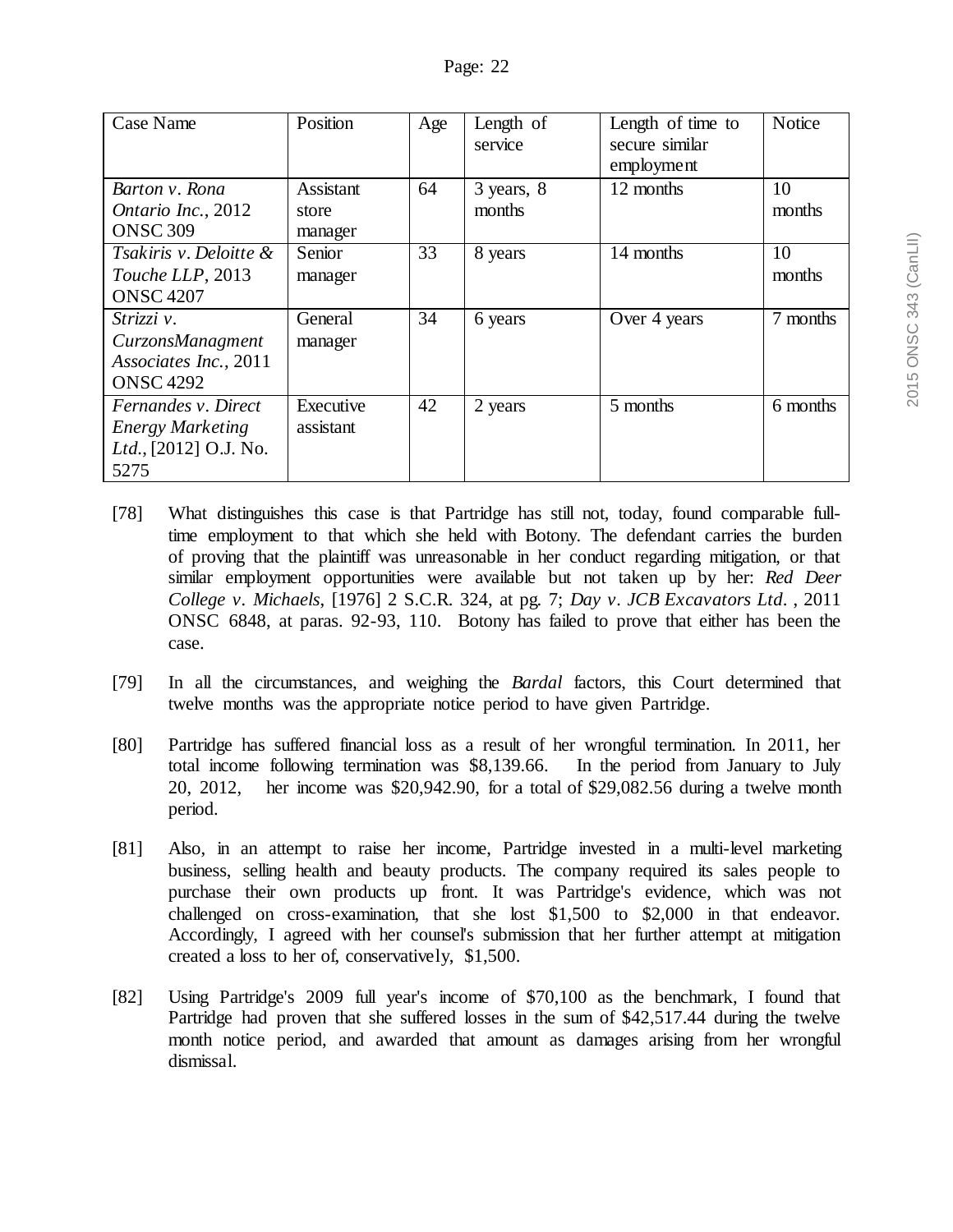# **Breach of Statutory Obligations.**

[83] In its treatment of Partridge, Botony also violated the *Employment Standards Act*, 2000, S.O. 2000, c. 41 ("*ESA*"). The *ESA* grants employees the statutory right to access unpaid pregnancy and paternal leaves, and to be reinstated into their prior position once their leave comes to an end. Section 53 of the *ESA* states:

> 53. (1) Upon the conclusion of an employee's leave under this Part, the employer shall reinstate the employee to the position the employee most recently held with the employer, if it still exists, or to a comparable position, if it does not.

- [84] Neither the employer nor the employee is entitled to waive the above employment standard, and any such contracting out or waiver is voided by virtue of s.5 (1) of the *ESA.* Given that Jauhal testified that the office manager position remained open at the time of Partridge's return, it is mandated that she was to have returned to that position. As I have previously found, Partridge did not elect to return to the position of hygienist, but instead, was given no other option.
- [85] The *ESA* also provides that no employer shall intimidate, dismiss, penalize or otherwise commit a reprisal against an employee because that employee asks the employer to comply with the *Act*, or exercises or attempts to exercise a right under the *Act*. As previously found, all of Jauhal's actions following Partridge's reference to her rights under the *ESA* constituted a reprisal, the dismissal being the ultimate contravention of the *Act*.
- [86] The Ontario *Human Rights Code*, R.S.O. 1990, c. H.19, prohibits employment-related discrimination on a number of prohibited grounds. For the purpose of this case, the relevant prohibited ground of discrimination is that of "family status."
- [87] The leading Canadian authority on family status discrimination is the Federal Court of Appeal's decision in *Johnstone v. Canada (Border Services*), 2014 FCA 110 ["*Johnstone*"]. In that case, the Court found that family status incorporates parental obligations such as childcare obligations.
- [88] *Johnstone* sets out the legal test to determine whether there is discrimination on a prohibited ground of discrimination, comprised of two parts. First, a *prima facie* case of discrimination must be made out by the complainant. If that is accomplished, the analysis moves to a second stage where the employer must show that the policy or practice is a *bona fide* occupational requirement and that those affected cannot be accommodated without undue hardship: *Johnstone*, at para. 75*.*
- [89] In order to make out a *prima facie* case of discrimination on the ground of family status resulting from childcare obligations, the individual advancing the claim must demonstrate the following: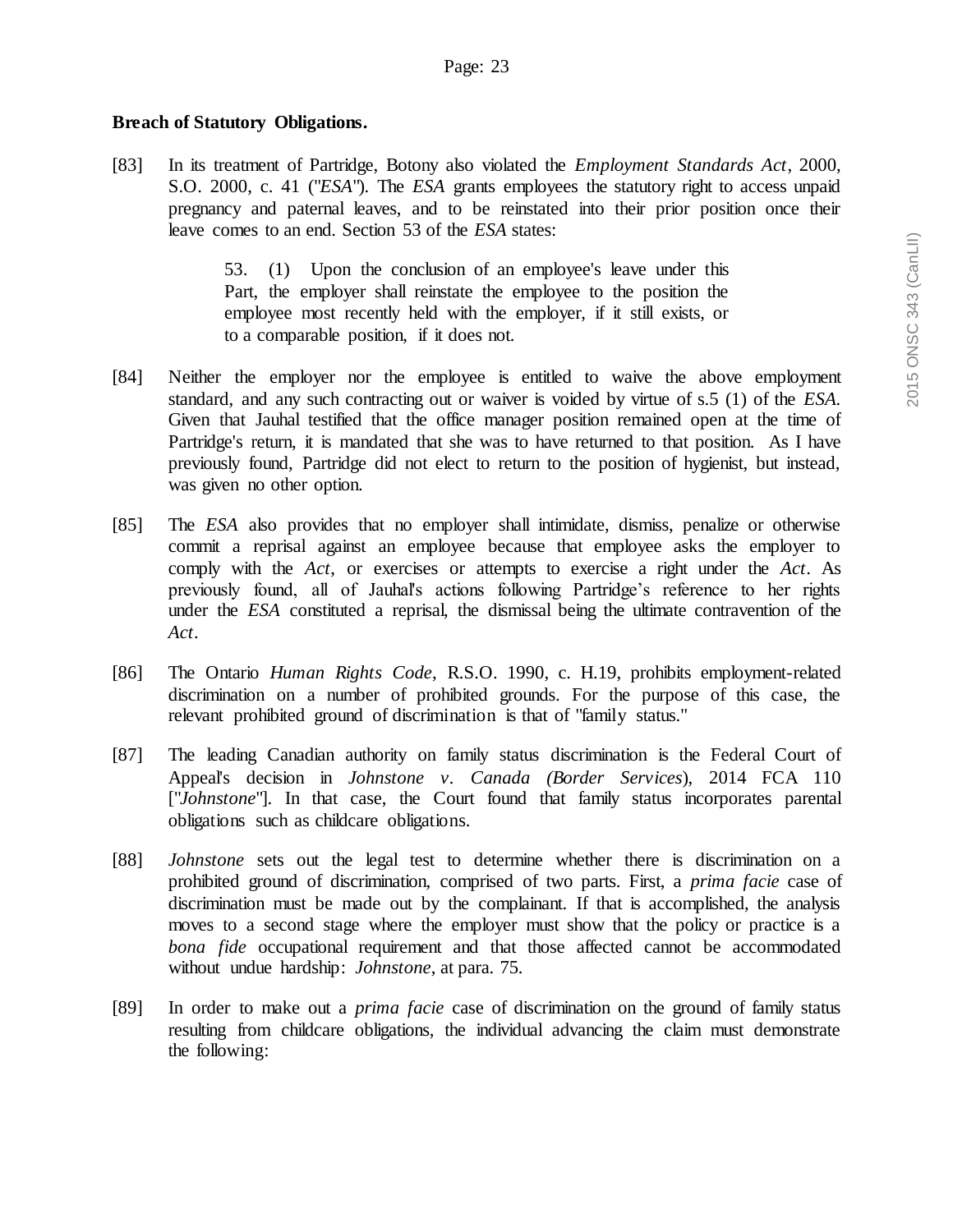- (i) That a child is under his or her care and supervision;
- (ii) That the childcare obligation at issue engages the individual's legal responsibility for that child, as opposed to a personal choice;
- (iii) That he or she has made reasonable efforts to meet those childcare obligations through reasonable alternative solutions, and that no such alternative solution is reasonably accessible; and
- (iv) That the impugned workplace rule interferes in a manner that is more than trivial or insubstantial with the fulfillment of the childcare obligation: *Johnstone*, at para. 93.
- [90] In order to show that the applicable workplace rule is a *bona fide* occupational requirement, an employer must prove:
	- (i) the rule, standard or practice was adopted for a purpose rationally connected to the performance of the job;
	- (ii) the rule, standard or practice was adopted in an honest and good-faith belief that it was necessary to the fulfillment of that legitimate work-related purpose; and
	- (iii) the rule, standard or practice is reasonably necessary to the accomplishment of that legitimate work-related purpose. To show that the standard is reasonably necessary, it must be demonstrated that it is impossible to accommodate individual employees sharing the characteristics of the claimant without imposing undue hardship upon the employer: *BCGSEU v. British Columbia (Public Service Employee Relations Commission)*, [1999] 3 S.C.R. 3 ["*BCGSEU*"], at para. 54.
- [91] Applying the first part of the test set out in *Johnstone*, I find that the plaintiff has made out a prima facie case of discrimination. There is no question that the first two factors are satisfied; Partridge was legally obligated to ensure that her children were adequately cared for while she was working. With respect to the third factor, when faced with the significantly revised schedule on July 13, 2011, and told that it was effective immediately, Partridge testified how she put in place a complex set of childcare arrangements involving a number of extended family members and a neighbour, in order that she could be available to work until 6:00 p.m. She testified that it was not a sustainable arrangement, and the court agrees with that assessment. Finally, the new schedule that required Partridge to work until 6:00 p.m. interfered with her fulfilling her childcare obligation in more than a trivial way. Not only would she be charged a significant sum for picking up her children after 6 p.m. from the daycare, but that fact necessitated her relying on family members and a neighbour, inconveniencing their schedules, or having her husband (who is self-employed) leave his business premises, with much room for potential "glitches" in those plans on any given day. By necessity,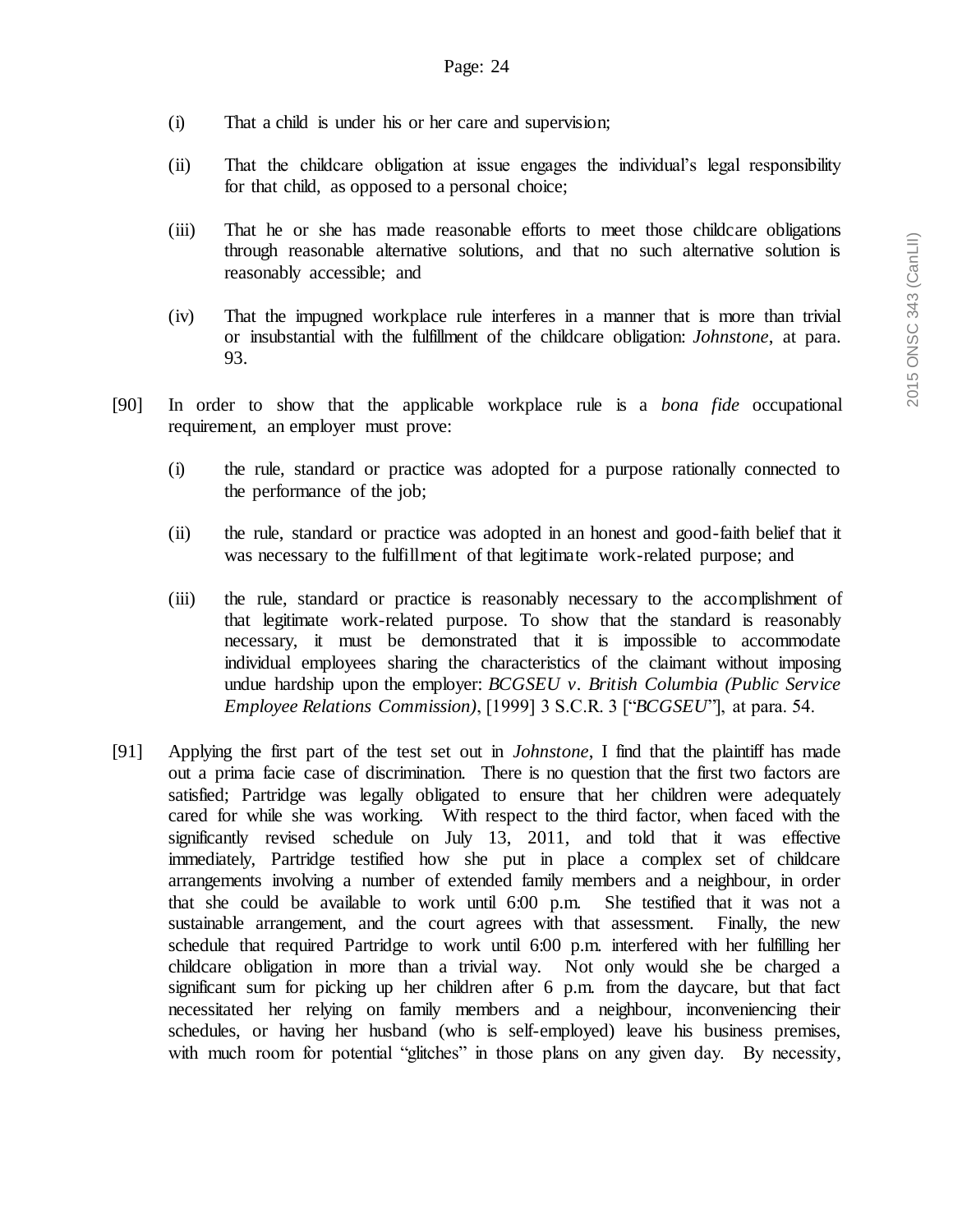the plan differed for each child, as each was required to attend a different daycare because of their ages.

- [92] The next part of the test set out in *Johnstone* demands the defendant to show that the requirement of having Partridge start at 10:00 a.m. and work beyond 5:00 p.m. was a *bona fide* occupational requirement. From the outset, this is a demanding task given Partridge's work hours prior to her return. Nonetheless, having regard to the 3-part test from *BCGSEU*, was the necessity of having Partridge begin work as a hygienist at 10:00 a.m. , and working until 6:00 p.m., rationally connected to the performance of the job? No evidence was provided by the defendant. It does not stand to reason that patients would be unavailable before 10:00 a.m.. Partridge began her workday at 9:00 a.m., or earlier, while she was the office manager, and no reasons were given as to why the office could not be opened at that hour. Based on all of the evidence heard around scheduling and the operations of this practice, the Court is unable to find that this rule or practice was a *bona fide* occupational requirement.
- [93] The second question is whether the rule, standard or practice was adopted in an honest and good-faith belief that it was necessary to the fulfillment of that legitimate workrelated purpose. As previously found, the requirement imposed on Partridge by Jauhal to work those hours was reprisal based, and accordingly not adopted in good faith.
- [94] The third question raised in *BCGSEU* is whether the rule, standard or practice is reasonably necessary to the accomplishment of that legitimate work-related purpose. When Partridge was initially placed into the hygiene schedule by Jauhal, the hours provided to her in Jauhal's text message of July 5, 2011 were completely different. Presumably, as of July 5, 2011, those hours suited the needs of the workplace and created no hardship to Botony. No satisfactory or credible evidence was provided by Jauhal to explain why those hours needed to be changed to those presented to Partridge on July 13, 2011. Evidence was also heard that there was an "evening" shift for the hygienists, which presumably began later in the day. No evidence was provided as to how the other hygienists' schedules might be affected, negatively or positively, by the hours being requested by Partridge. This question must be answered in the negative as well.
- [95] Botony having been unable to show that the hours that Partridge was asked to work were a *bona fide* occupational requirement or that she could not be accommodated without undue hardship, I find that there was discrimination by Botony on the basis of family status.
- [96] Section 46.1 (1) of the *Human Rights Code* gives this Court the authority to grant a civil remedy to the plaintiff as a result of this discrimination. That section provides as follows:

46.1(1) If, in a civil proceeding in court, the court finds that a party to the proceeding has infringed a right under Part I of another party to the proceeding, the court may make either of the following orders, or both: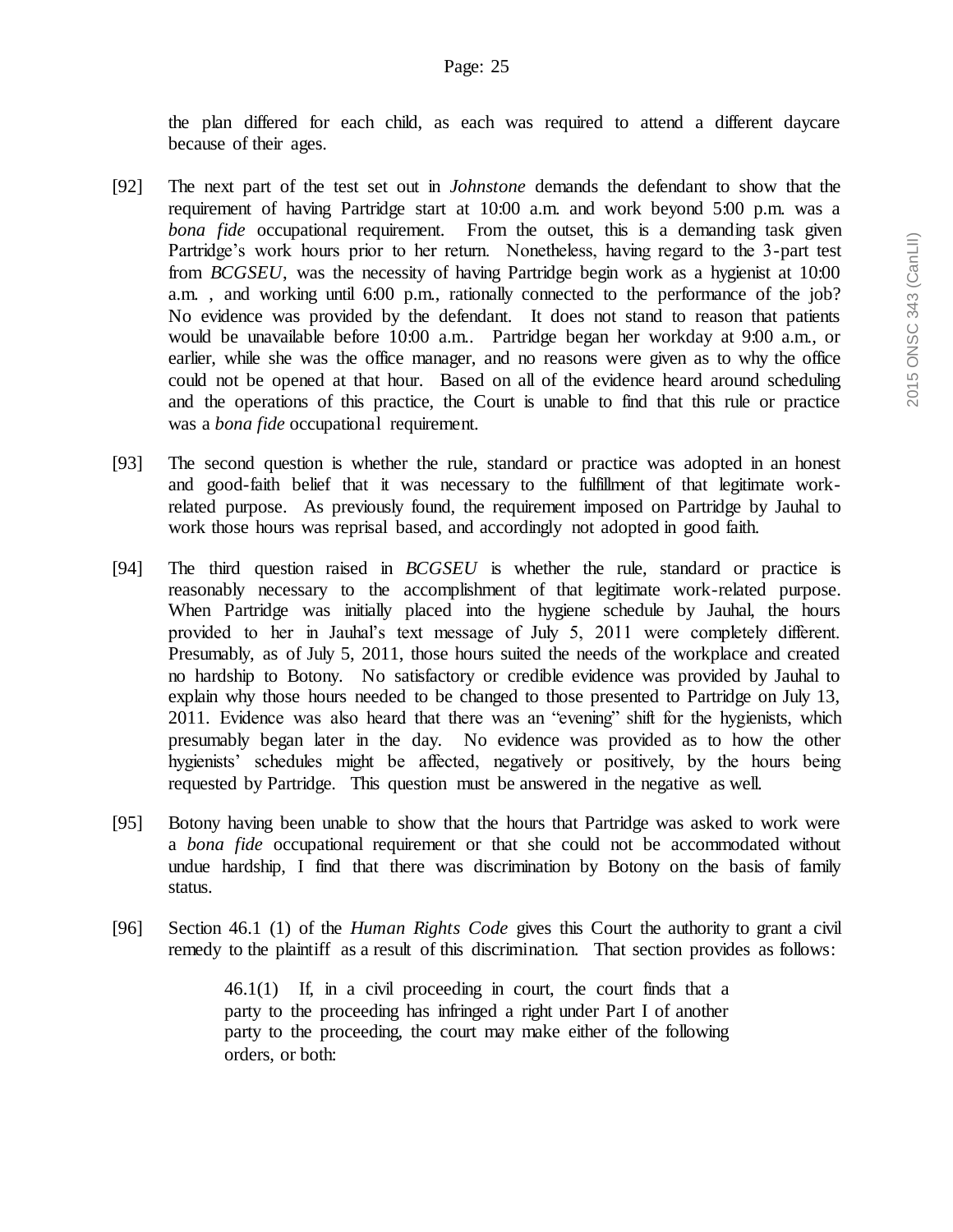- 1. An order directing the party who infringed the right to pay monetary compensation to the party whose right was infringed for loss arising out of the infringement, including compensation for injury to dignity, feelings and selfrespect.
- 2. An order directing the party who infringed the rights to make restitution to the party whose right was infringed, other than through monetary compensation, for loss arising out of the infringement, including restitution for injury to dignity, feelings and self-respect.
- [97] In *Johnstone*, the plaintiff similarly suffered discrimination on the basis of family status based on her employer's refusal to accommodate her childcare needs through work scheduling arrangements. She was awarded \$15,000 for pain and suffering, and \$20,000 for special compensation as a result of the Tribunal's finding that her employer had engaged in the discriminatory practice willfully and recklessly. These awards were not changed on appeal. While that case involved the *Canadian Human Rights Act*, R.S.C. 1985, c. H.6, the applicable provisions are similar to that of the Ontario *Human Rights Code*. Section 53(2) and (3) of the *Canadian Human Rights Act* provides:

53(2) If at the conclusion of the inquiry the member or panel finds that the complaint is substantiated, the member or panel may, subject to section 54, make an order against the person found to be engaging or to have engaged in a discriminatory practice and include in the order any of the following terms that the member or panel considers appropriate:

- (a) that the person cease the discriminatory practice and take measures, in consultation with the Commission on the general purposes of the measures, to redress the practice or to prevent the same or a similar practice from occurring in future, including
- (i) the adoption of a special program, plan or arrangement referred to in subsection 16(1), or
- (ii) making an application for approval and implementing a plan under section 17;
- (b) that the person make available to the victim of the discriminatory practice, on the first reasonable occasion, the rights, opportunities or privileges that are being or were denied the victim as a result of the practice;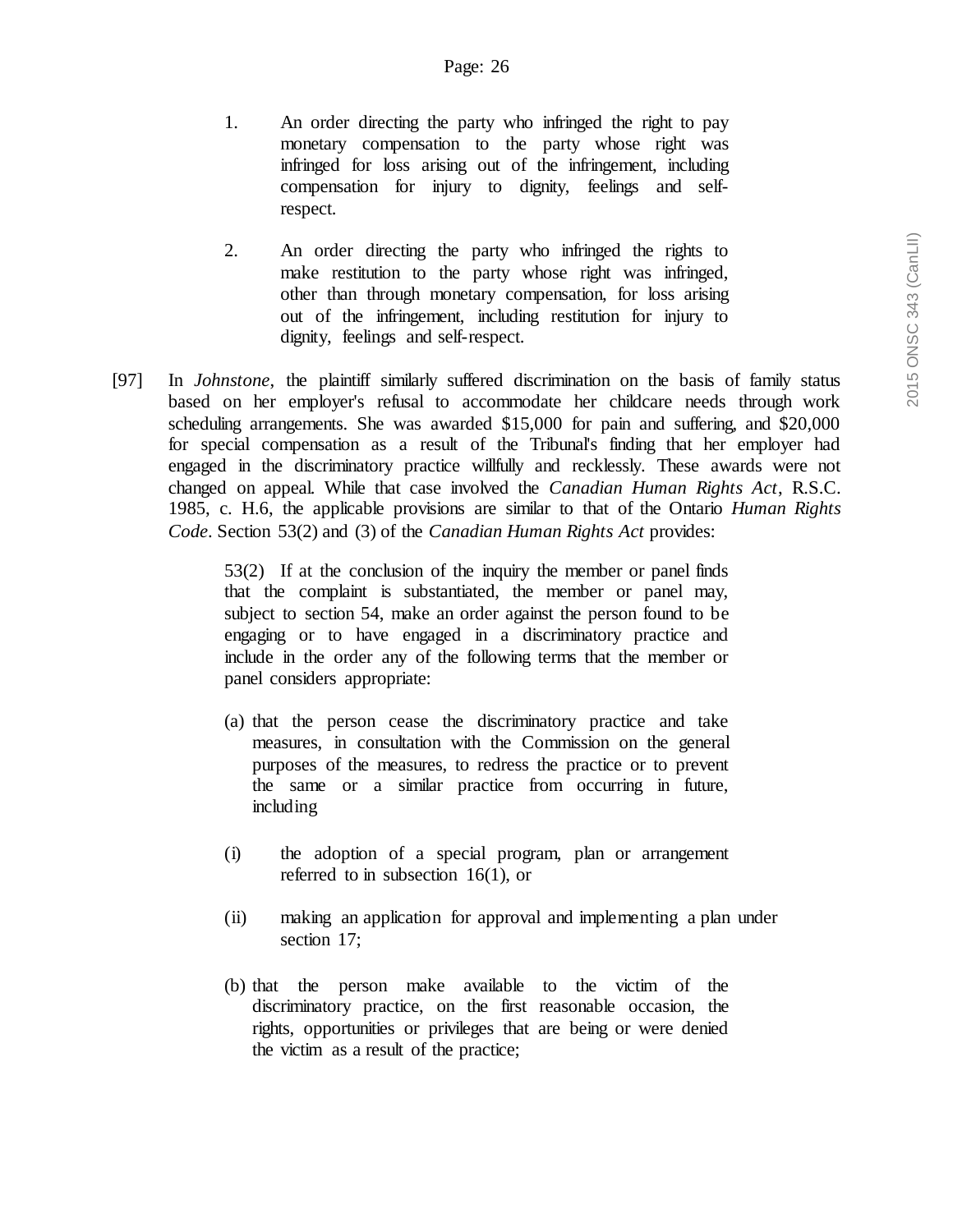- (c) that the person compensate the victim for any or all of the wages that the victim was deprived of and for any expenses incurred by the victim as a result of the discriminatory practice;
- (d) that the person compensate the victim for any or all additional costs of obtaining alternative goods, services, facilities or accommodation and for any expenses incurred by the victim as a result of the discriminatory practice; and
- (e) that the person compensate the victim, by an amount not exceeding \$20,000, for any pain and suffering that the victim experienced as a result of the discriminatory practice.

(3) In addition to any order under subsection (2), the member or panel may order the person to pay such compensation not exceeding \$20,000 to the victim as the member or panel may determine if the member or panel finds that the person is engaging or has engaged in the discriminatory practice wilfully or recklessly.

[98] The discrimination experienced by Partridge clearly did injury to her dignity, feelings and self-respect, as her testimony made clear that she took great pride in her job and the efforts that she had made on the defendant's behalf. At the time of her testimony in this trial, she remained visibly emotionally affected by the ordeal. As in *Johnstone*, I found that the discrimination arose out of Jauhal's wilful and reckless disregard for her legal obligations as an employer. Accordingly, I found that the sum of \$20,000 for breach of the *Human Rights Code* was a just and proper sum to signify the seriousness of breaches of this nature. Particularly where the discrimination has ultimately taken the form of dismissal, this particular breach affects a group of individuals who typically require childcare arrangements out of economic motivation. The discrimination not only has the effect of causing injury to dignity, feelings and self-respect, but may have an economic impact on individuals who can often least afford it. The Court's censure is warranted by way of an award that will act as a deterrent to employers who are unwilling to accommodate childcare arrangements, except where legitimate, justifiable grounds exist for being unable to do so.

### **Prejudgment interest**

[99] As indicated in the endorsement, the plaintiff is awarded prejudgment interest from the date that her causes of action arose. That date was the date of her dismissal, for both the wrongful dismissal damages and the damages for breach of the *Human Rights Code*.

### **Costs**

[100] If necessary, counsel are directed to address costs as described in the endorsement.